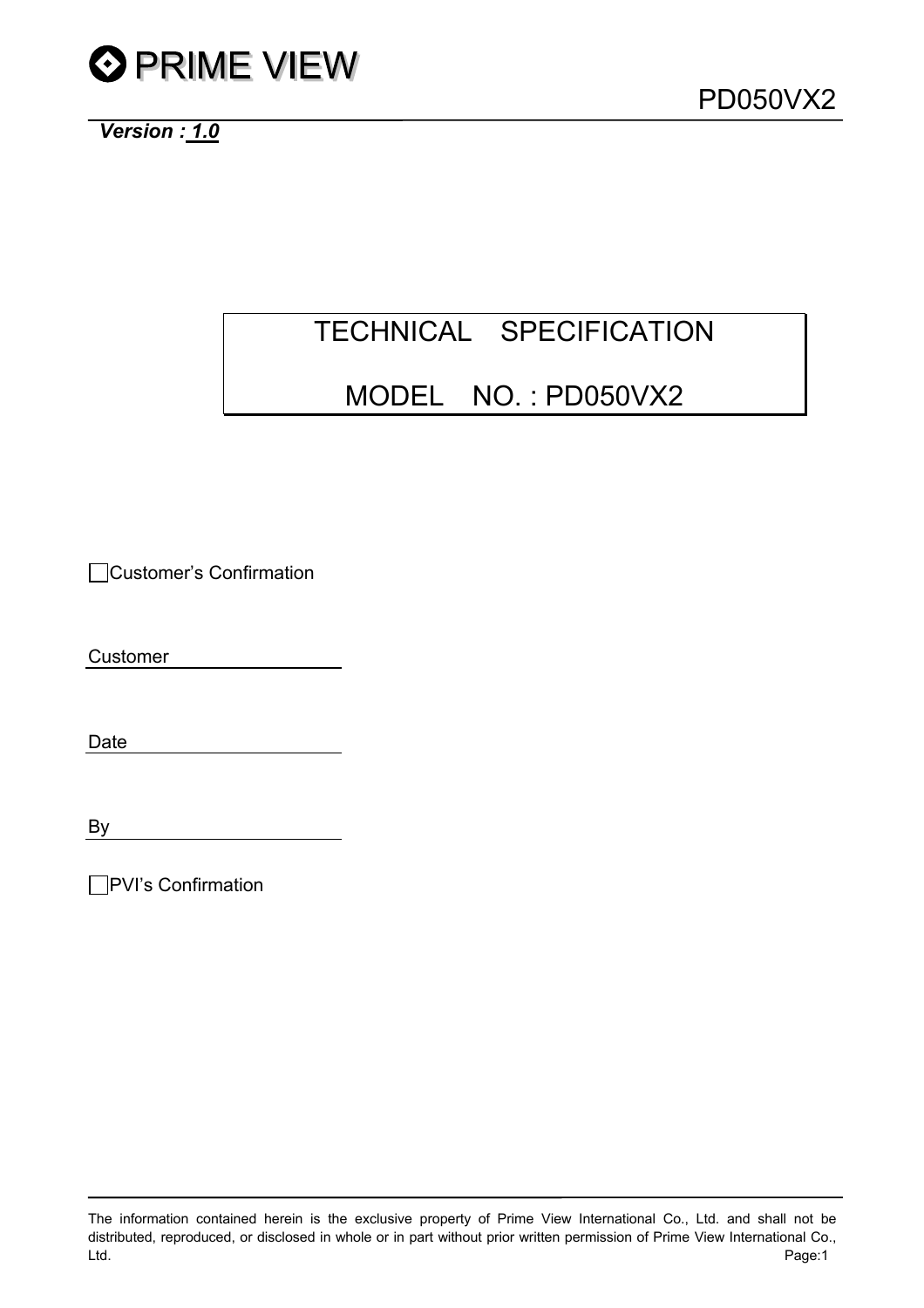# **TECHNICAL SPECIFICATION**

## *CONTENTS*

| NO.            | <i><b>ITEM</b></i>                     | <b>PAGE</b>    |
|----------------|----------------------------------------|----------------|
|                | Cover                                  | 1              |
|                | Contents                               | $\overline{2}$ |
| 1              | Application                            | 3              |
| $\overline{2}$ | <b>Features</b>                        | 3              |
| 3              | <b>Mechanical Specifications</b>       | 3              |
| 4              | Mechanical Drawing of TFT-LCD module   | $\overline{4}$ |
| 5              | Input / Output Terminals               | 6              |
| 6              | <b>Absolute Maximum Ratings</b>        | 10             |
| $\overline{7}$ | <b>Electrical Characteristics</b>      | 10             |
| 8              | <b>Pixel Arrangement</b>               | 12             |
| 9              | Display Color and Gray Scale Reference | 13             |
| 10             | <b>Block Diagram</b>                   | 14             |
| 11             | Interface Timing                       | 15             |
| 12             | <b>Power On Sequence</b>               | 20             |
| 13             | <b>Optical Characteristics</b>         | 20             |
| 14             | <b>Handling Cautions</b>               | 25             |
| 15             | <b>Reliability Test</b>                | 25             |
| 16             | Packing Diagram                        | 26             |
|                | <b>Revision History</b>                | 27             |

The information contained herein is the exclusive property of Prime View International Co., Ltd. and shall not be distributed, reproduced, or disclosed in whole or in part without prior written permission of Prime View International Co., Ltd. Page:2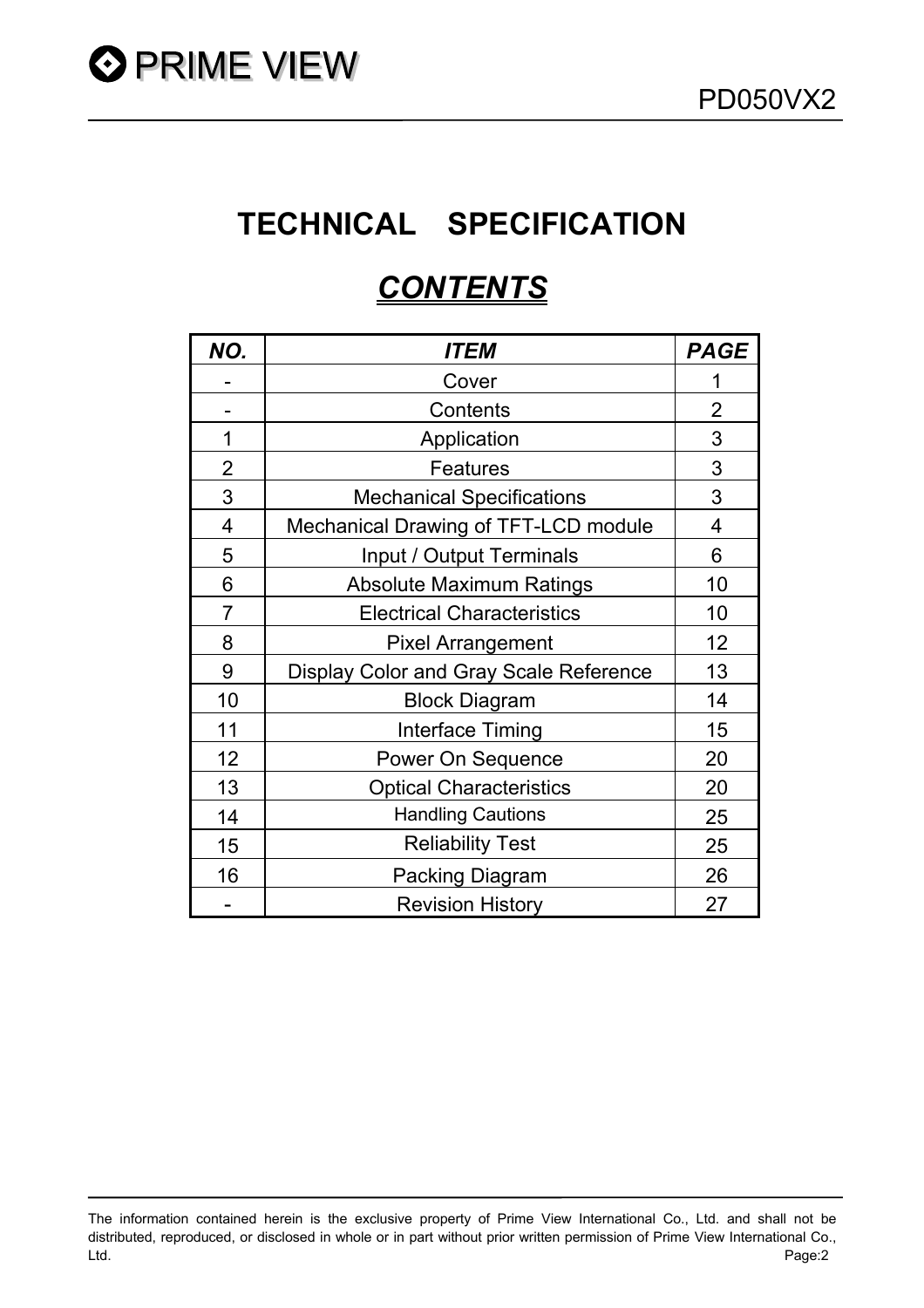#### **1.Application**

This data sheet applies to a color TFT LCD module, PD050VX2.

This module applies to OA product, computer peripheral, industrial meter, image communication and multi-media.. If you must use in severe reliability environment, please don't extend over PVI's reliability test conditions.

If you use PD050VX2, Prime View advises your systems use PVI' s timing controller IC (PVI-2003A) which will generate proper timing signals to control it.

#### **2. Features**

- . VGA (640\*480 pixels) resolution
- . Amorphous silicon TFT LCD panel with back-light unit
- . Pixel in stripe configuration
- . Thin and light weight
- . Display Colors: 262,144 colors
- .Optimum Viewing Direction: 6 o'clock
- . Portrait mode
- . TTL transmission interface

#### **3.Mechanical Specifications**

| <b>Parameter</b>           | <b>Specifications</b>                               | <b>Unit</b> |
|----------------------------|-----------------------------------------------------|-------------|
| <b>Screen Size</b>         | $50$ (diagonal)                                     | inch        |
| Display Format             | $640(H)$ $\overline{R}$ , G, B) $\overline{A}80(V)$ | dot         |
| <b>Display Colors</b>      | 262,144                                             |             |
| <b>Active Area</b>         | 74.88 (H) $\times$ 01.76 (V)                        | mm          |
| <b>Pixel Pitch</b>         | $0.156(H)$ $\times$ $0.159(V)$                      | mm          |
| <b>Pixel Configuration</b> | Stripe                                              |             |
| <b>Outline Dimension</b>   | $\overline{91.4(H)} \rtimes 19.3(V) \times 9(D)$    | mm          |
| Weight                     | 120±10                                              | g           |
| Back-light                 | CCFL, 1 tube                                        |             |
| Display mode               | Normally white                                      |             |

The information contained herein is the exclusive property of Prime View International Co., Ltd. and shall not be distributed, reproduced, or disclosed in whole or in part without prior written permission of Prime View International Co., Ltd. Page:3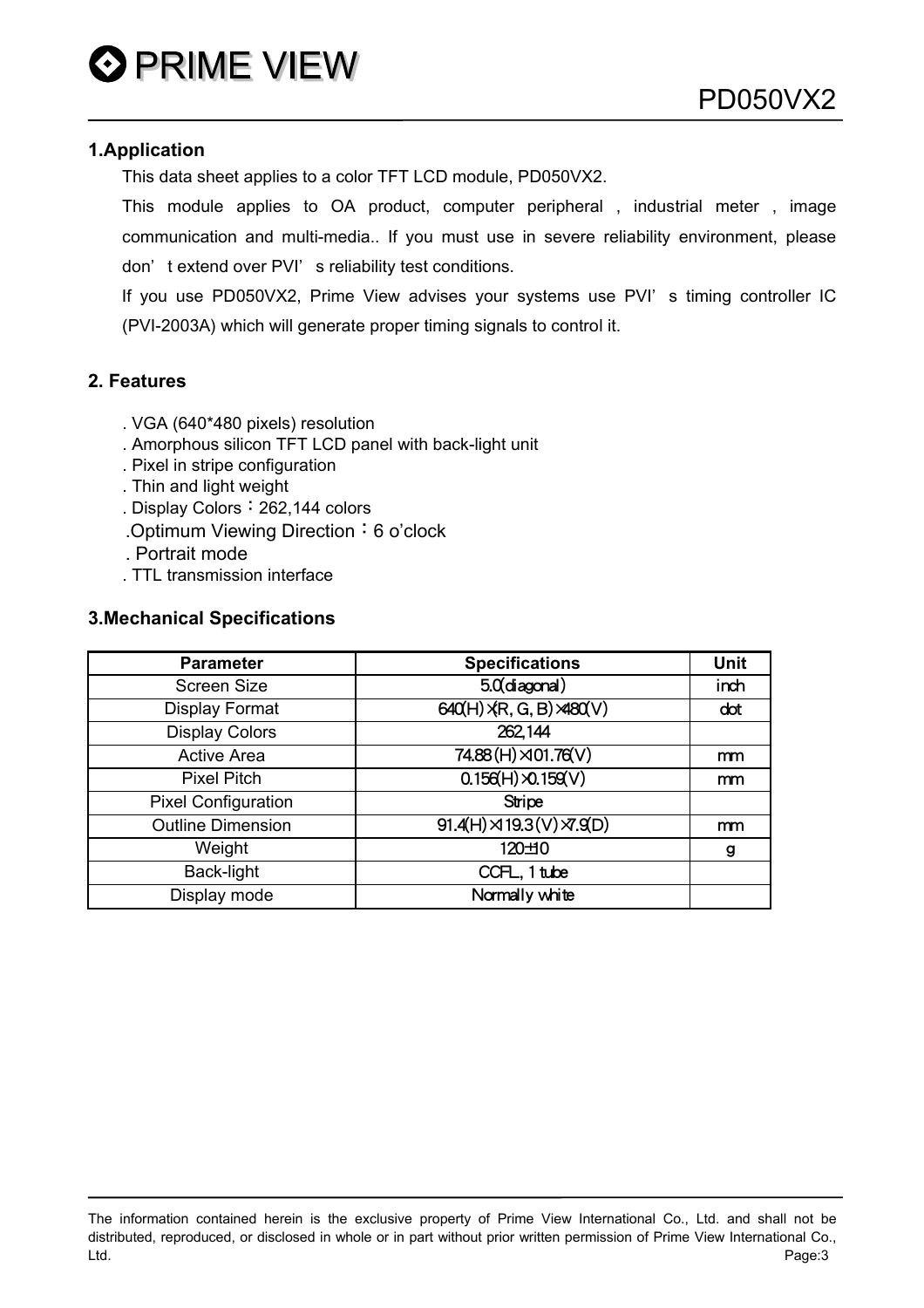

#### **4.Mechanical Drawing of TFT-LCD Module**





The information contained herein is the exclusive property of Prime View International Co., Ltd. and shall not be distributed, reproduced, or disclosed in whole or in part without prior written permission of Prime View International Co., Ltd. Page:4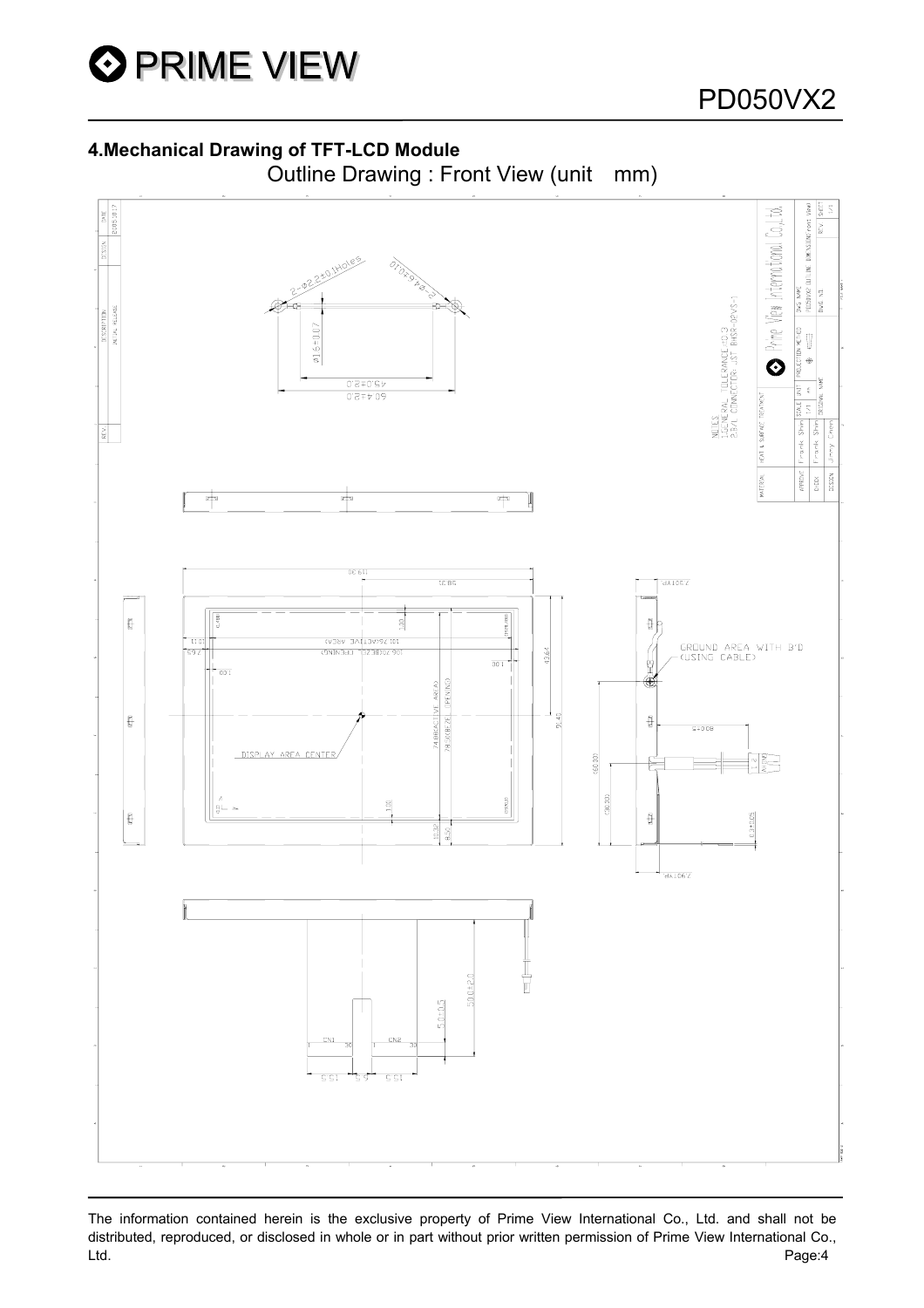

DVG. NAME<br>PDOSOVX2 OUTLINE DIMENSION(Back View) Prime View International Co.,Ltd. <u>NOTES</u><br>!GENERAL TOLERANCE.±0.3<br>2.B/L CONNECTOR: JST BHSR-02VS-1 ROJECTION METHOD  $\sqrt{2}$  $\ddot{\mathbf{O}}$ HEAT & SURFACE TREATMENT  $\overline{\mathbf{z}}$ Shin Chen Frank Shin Frank : Jimmy CHECK<br>DE SIGN APPROVE **TERIAL**  $\ket{\pm\pm\pm\oplus}$ Ground Tape(3MAL35 GND TRANSPARENT MYLAR  $50.05$ NO BENDING AREA  $\overline{\mathsf{N}}$ DETAIL  $\frac{\text{DETAIL} \cdot \text{B'}}{\text{C} \cdot \text{B} / \text{LPL}} \text{S}$  $I = 0.35 \pm 0.03$ 

Outline Drawing : Rear View (unit mm)

The information contained herein is the exclusive property of Prime View International Co., Ltd. and shall not be distributed, reproduced, or disclosed in whole or in part without prior written permission of Prime View International Co., Ltd. Page:5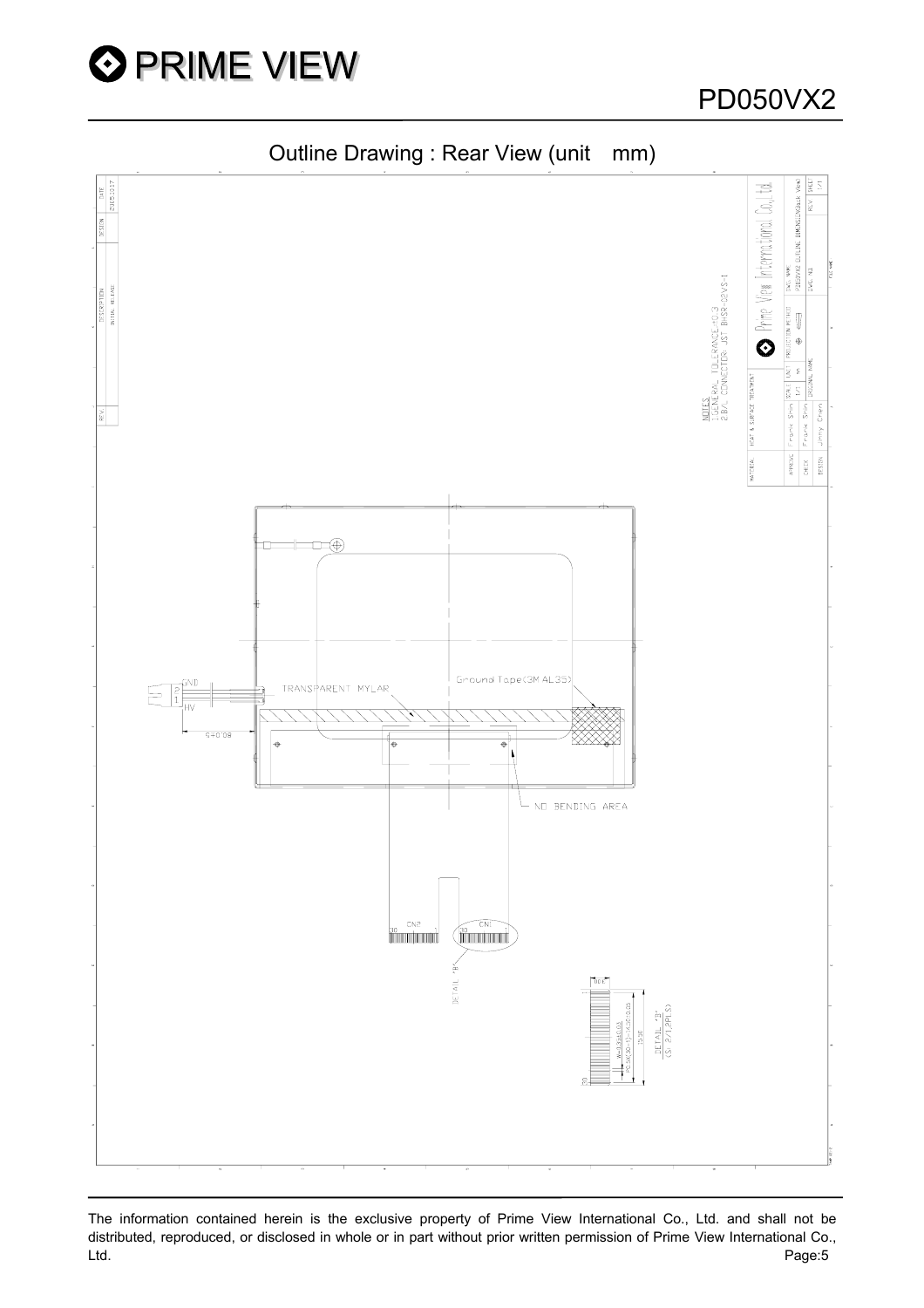

#### **5.Input / Output Terminals**

#### **5-1) TFT-LCD Panel Driving**

#### **CN 1**

LCD Module Connector FPC Down Connect , 30 Pins , Pitch : 0.5 mm

| Pin No.         | <b>Symbol</b>    | I/O | <b>Function</b>                               | <b>Remark</b>   |
|-----------------|------------------|-----|-----------------------------------------------|-----------------|
|                 | DIO1             | I/O | Horizontal Start Pulse Signal Input or Output | Note 5-6        |
| $\overline{2}$  | VSS1             |     | Ground                                        |                 |
| 3               | VDD1             |     | Power Supply for Source                       |                 |
| 4               | <b>CLK</b>       |     | <b>Horizontal Shift Clock</b>                 |                 |
| $\overline{5}$  | VSS1             |     | Ground                                        |                 |
| 6               | R/L              |     | Up/Down selection                             | Note 5-6        |
| $\overline{7}$  | R <sub>0</sub>   |     | Red Data (LSB)                                |                 |
| 8               | R <sub>1</sub>   |     | <b>Red Data</b>                               |                 |
| 9               | R <sub>2</sub>   |     | <b>Red Data</b>                               |                 |
| 10              | R <sub>3</sub>   |     | <b>Red Data</b>                               |                 |
| 11              | R <sub>4</sub>   |     | <b>Red Data</b>                               |                 |
| 12              | R <sub>5</sub>   |     | Red Data (MSB)                                |                 |
| 13              | VSS1             |     | Ground                                        |                 |
| 14              | G <sub>0</sub>   |     | Green Data (LSB)                              |                 |
| 15              | G <sub>1</sub>   |     | <b>Green Data</b>                             |                 |
| 16              | G <sub>2</sub>   |     | Green Data                                    |                 |
| 17              | G <sub>3</sub>   |     | <b>Green Data</b>                             |                 |
| 18              | G4               |     | Green Data                                    |                 |
| 19              | G <sub>5</sub>   |     | Green Data (MSB)                              |                 |
| 20              | VSS1             |     | Ground                                        |                 |
| $\overline{21}$ | B <sub>0</sub>   |     | Blue Data (LSB)                               |                 |
| 22              | <b>B1</b>        |     | <b>Blue Data</b>                              |                 |
| 23              | <b>B2</b>        |     | <b>Blue Data</b>                              |                 |
| 24              | B <sub>3</sub>   |     | <b>Blue Data</b>                              |                 |
| 25              | <b>B4</b>        |     | <b>Blue Data</b>                              |                 |
| 26              | <b>B5</b>        |     | Blue Data (MSB)                               |                 |
| 27              | LD               |     | Load output signal                            | Note 5-7        |
| 28              | <b>REV</b>       |     | Data invert control                           | Note 5-8        |
| 29              | <b>POL</b>       |     | Polarity selection                            | <b>Note 5-9</b> |
| 30              | DIO <sub>2</sub> | I/O | Horizontal Start Pulse Signal Input or Output | Note 5-6        |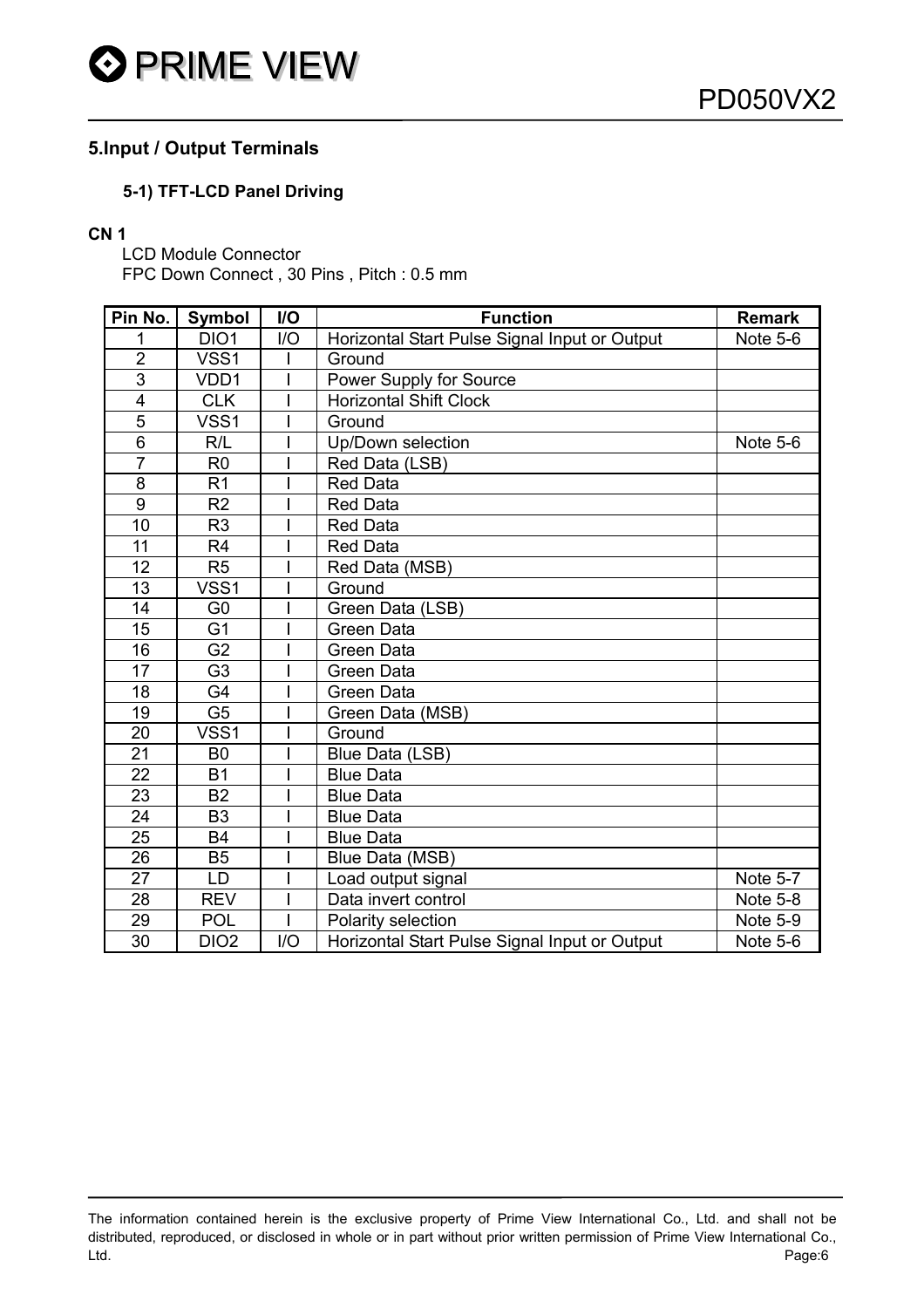#### **CN 2**

| Pin No.        | <b>Symbol</b>    | I/O | <b>Function</b>                             | <b>Remark</b>         |
|----------------|------------------|-----|---------------------------------------------|-----------------------|
| 1              | VSS <sub>2</sub> |     | Ground                                      |                       |
| $\overline{2}$ | V <sub>1</sub>   |     | Gamma Voltage 1                             | Note 5-10             |
| $\overline{3}$ | V <sub>2</sub>   |     | Gamma Voltage 2                             | Note 5-10             |
| $\overline{4}$ | V <sub>3</sub>   |     | Gamma Voltage 3                             | Note 5-10             |
| $\overline{5}$ | V <sub>4</sub>   |     | Gamma Voltage 4                             | Note 5-10             |
| $\overline{6}$ | $V\overline{5}$  |     | Gamma Voltage 5                             | Note 5-10             |
| $\overline{7}$ | V <sub>6</sub>   |     | Gamma Voltage 6                             | Note 5-10             |
| $\overline{8}$ | V <sub>7</sub>   |     | Gamma Voltage 7                             | Note 5-10             |
| $\overline{9}$ | VSS <sub>2</sub> |     | Ground                                      |                       |
| 10             | V <sub>8</sub>   |     | Gamma Voltage 8                             | Note 5-10             |
| 11             | V9               |     | Gamma Voltage 9                             | Note 5-10             |
| 12             | V10              |     | Gamma Voltage 10                            | Note 5-10             |
| 13             | V <sub>11</sub>  |     | Gamma Voltage 11                            | Note 5-10             |
| 14             | V <sub>12</sub>  |     | Gamma Voltage 12                            | Note 5-10             |
| 15             | V13              |     | Gamma Voltage 13                            | Note 5-10             |
| 16             | V14              |     | Gamma Voltage 14                            | Note 5-10             |
| 17             | VSS <sub>2</sub> |     | Ground                                      |                       |
| 18             | VDD <sub>2</sub> |     | Voltage for analog circuit                  | Note 5-10             |
| 19             | <b>VCOM</b>      |     | Common Voltage                              |                       |
| 20             | <b>XON</b>       |     | $\overline{\text{NC}}$                      |                       |
| 21             | <b>OE</b>        |     | <b>Output Enable</b>                        | <b>Note 5-5</b>       |
| 22             | U/D              |     | Right / Left Selection                      | Note 5-3              |
| 23             | <b>CKV</b>       |     | <b>Vertical Shift Clock</b>                 | Note $5-\overline{4}$ |
| 24             | <b>STVU</b>      | I/O | Vertical Shift Pulse Signal Input or Output | Note 5-3              |
| 25             | <b>STVD</b>      | I/O | Vertical Shift Pulse Signal Input or Output | Note 5-3              |
| 26             | <b>VGG</b>       |     | Gate On Voltage                             | Note 5-2              |
| 27             | <b>GND</b>       |     | Ground                                      |                       |
| 28             | <b>VCC</b>       |     | Voltage for logic circuit                   |                       |
| 29             | <b>GND</b>       |     | Ground                                      |                       |
| 30             | <b>VEE</b>       |     | Gate Off Voltage                            | Note 5-1              |

The information contained herein is the exclusive property of Prime View International Co., Ltd. and shall not be distributed, reproduced, or disclosed in whole or in part without prior written permission of Prime View International Co., Ltd. Page:7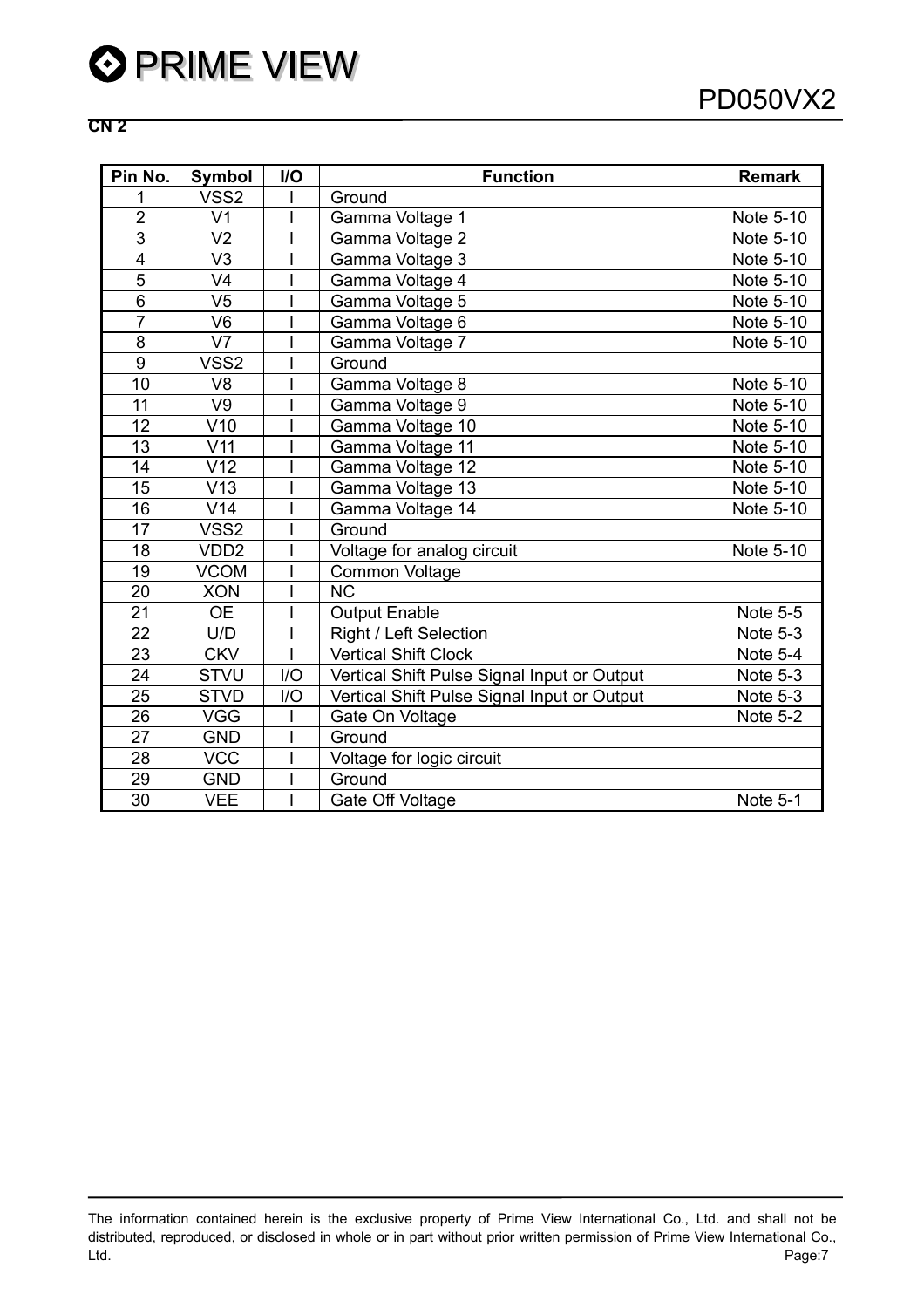- Note 5-1: Gate off voltage,  $V_{EE} = -10V$ .
- Note 5-2: Gate on voltage,  $V_{GG}$ =19V.
- Note 5-3: Select up or down shift

| U/D | <b>STVU</b> | <b>STVD</b> | Shift      |
|-----|-------------|-------------|------------|
|     | Hi-7        | Input       | Down to Up |
|     | Input       | Hi-7        | Up to Down |

- Note 5-4: Gate driver shift clock
- Note 5-5: When OE is connected to high "1", the driver outputs are disabled (Gate output =  $V_{FF}$ ). Under this condition, the operation of registers will not be affected.
- Note 5-6: Select left or right shift

| R/L | DIO <sub>1</sub> | DIO <sub>2</sub> | Shift         |
|-----|------------------|------------------|---------------|
|     | Input            | Hi-Z             | Left to right |
|     | Hi-7             | nput             | Right to left |

- Note 5-7: Latch the polarity of outputs and switch the new data to outputs. At the rising edge (LD), latch the "POL" signal to control the polarity of the outputs.
- Note 5-8: Control whether the Data R0~G5 are inverted or not. (PVI suggests connecting to GND) When "REV=1", these data will be inverted. EX: "00"→"3F", "07"→"38", "15"→"2A"
- Note 5-9: Polarity selector for dot-inversion control. Available at the rising edge of LD. When POL=1: Even outputs range from V1~V7, and Odd outputs range from V8~V14; When POL=0: Even outputs range from V8~V14, and Odd outputs range from V1~V7.

The information contained herein is the exclusive property of Prime View International Co., Ltd. and shall not be distributed, reproduced, or disclosed in whole or in part without prior written permission of Prime View International Co., Ltd. Page:8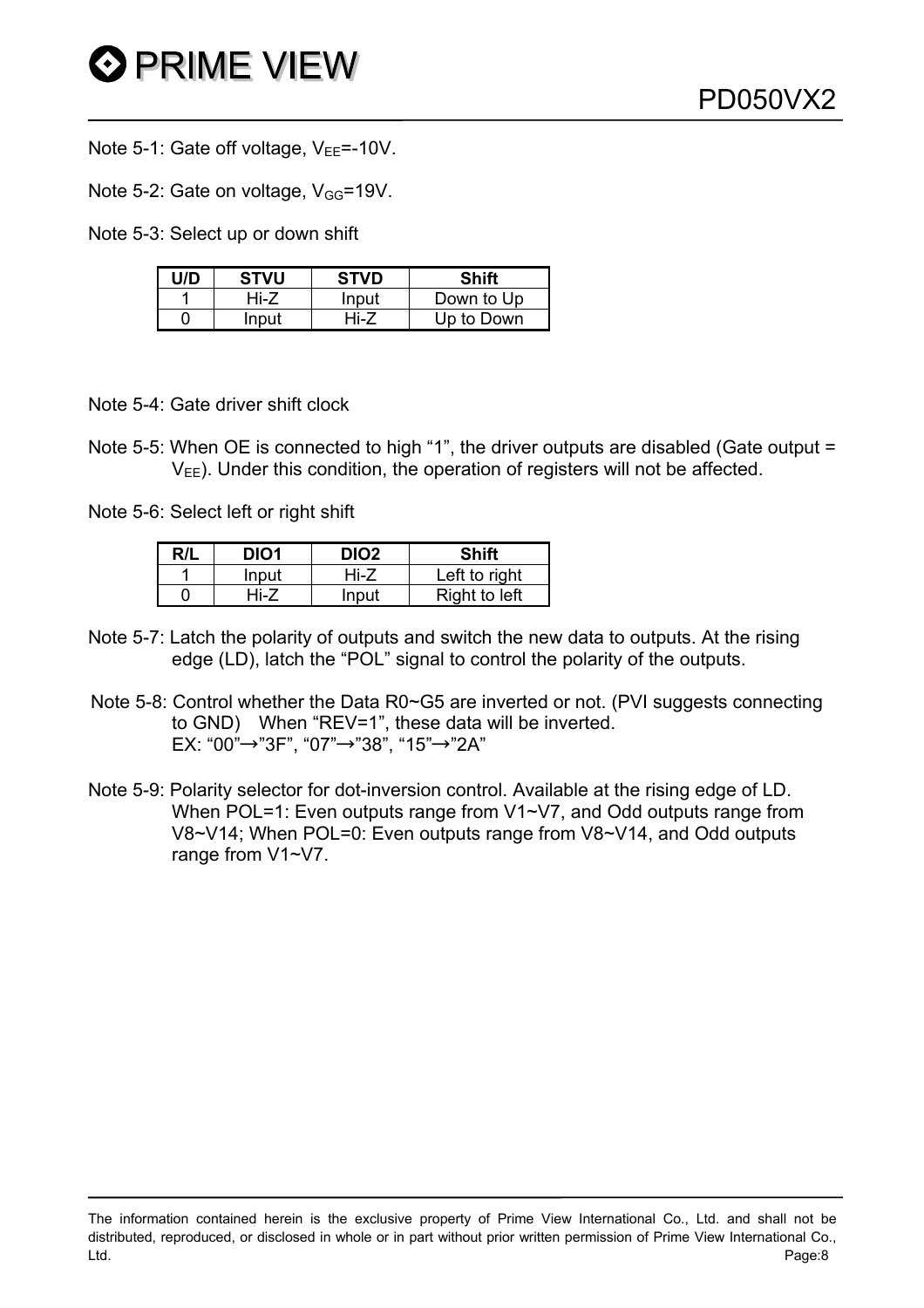

Note 5-10:  $V_{DD2} = +9.5V$ 

Typical Application Circuit (When  $V_{DD2}$  = +9.5V)



The information contained herein is the exclusive property of Prime View International Co., Ltd. and shall not be distributed, reproduced, or disclosed in whole or in part without prior written permission of Prime View International Co., Ltd. Page:9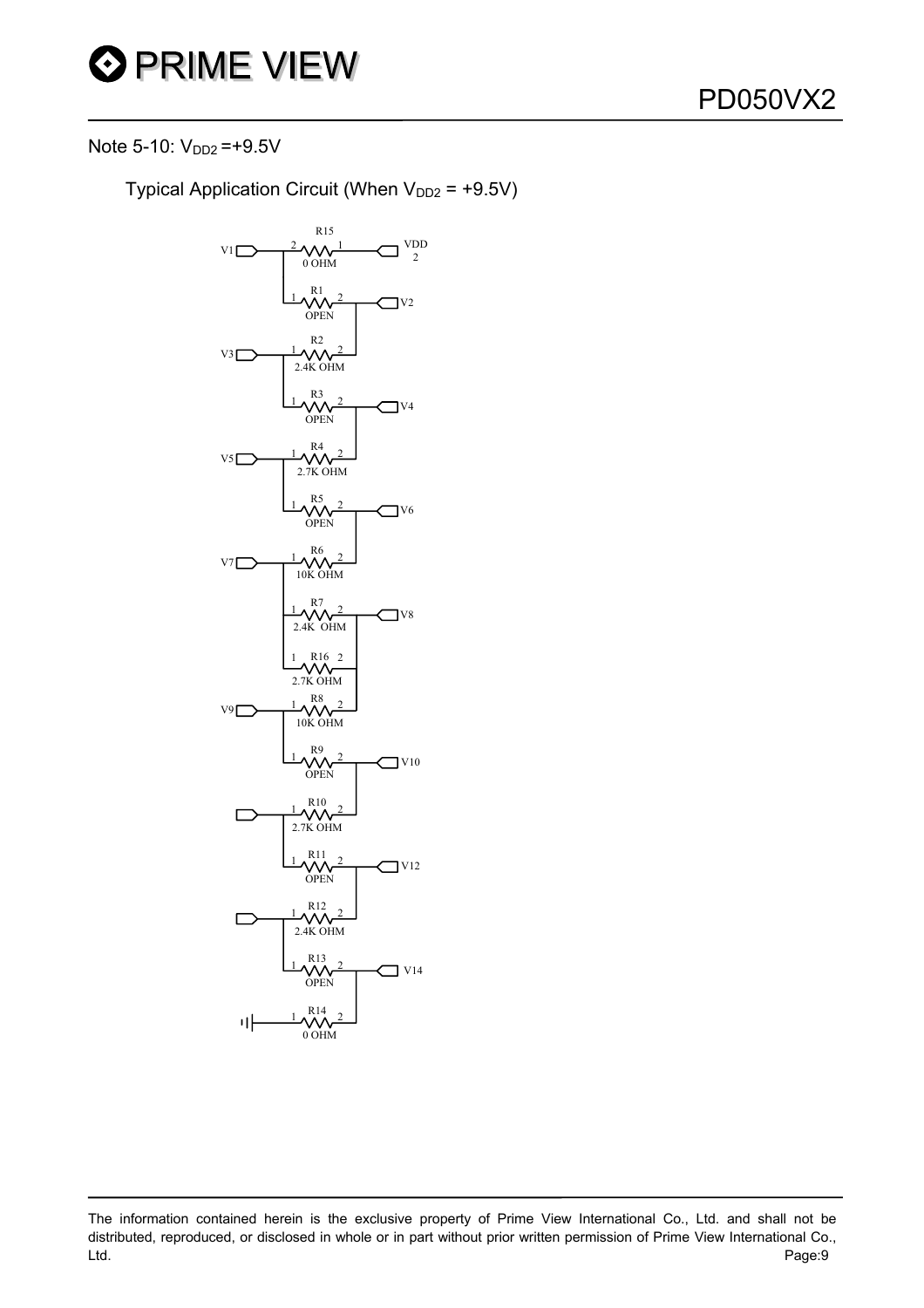#### **5-2) Backlight driving**

Connector type: JST BHSR-02VS-1. , Pin No.: 2 , Pitch : 4 mm

| Pin No | Symbol          | <b>Remark</b>                     |                   |
|--------|-----------------|-----------------------------------|-------------------|
|        | VI 1            | Input terminal (Hi voltage side)  | Wire color: Pink  |
|        | VL <sub>2</sub> |                                   | Wire Color: White |
|        |                 | Input terminal (Low voltage side) | Note 5-11         |

Note 5-11 : Low voltage side of backlight inverter connects with ground of inverter circuits.

#### **6.Absolute Maximum Ratings:**  $V_{SS1}=V_{SS2}=GND=0V, Ta=25°C$

| <b>Parameters</b>     | Symbol                      | MIN.   | MAX. | Unit | <b>Remark</b> |
|-----------------------|-----------------------------|--------|------|------|---------------|
|                       | $\mathsf{V}_{\mathsf{DD1}}$ | $-0.5$ | 5.0  |      |               |
|                       | $\mathsf{V_{CC}}$           | $-0.3$ | 6.0  |      |               |
|                       | $V_{DD2}$                   | $-0.5$ | 12.0 |      |               |
| <b>Supply Voltage</b> | $\mathsf{V}_{\mathsf{GG}}$  | $-0.3$ | 40.0 |      |               |
|                       | $V_{GG}$ - $V_{EE}$         | $-0.3$ | 40.0 |      |               |
|                       | $\mathsf{V}_{\mathsf{EE}}$  | $-20$  | 0.3  |      |               |

#### **7.Electrical Characteristics**

#### **7-1) Recommended Operating Conditions:** VSS1=VSS2=GND=0V, Ta=25℃

| <b>Item</b>                      | Symbol                      | Min.                | Typ. | Max.            | <b>Unit</b> | <b>Remark</b> |
|----------------------------------|-----------------------------|---------------------|------|-----------------|-------------|---------------|
| Supply Voltage for Source Driver | $\mathsf{V}_{\mathsf{DD1}}$ | 2.3                 | 3.3  | 3.6             |             |               |
|                                  | $\mathsf{V}_{\mathsf{DD2}}$ | 6.5                 | 9.5  | 13.5            |             |               |
|                                  | $\mathsf{V}_{\mathsf{GG}}$  | 7.0                 |      | $V_{FF} + 40.0$ | V           |               |
| Supply Voltage for Gate Driver   | $\mathsf{V}_{\mathsf{EE}}$  | $-20.0$             |      | $-5.0$          |             |               |
|                                  | $V_{\rm CC}$                | 2.3                 | 3.3  | 5.5             |             |               |
| V <sub>com</sub> Voltage         | $V_{\text{com}}$            |                     | 3.6  |                 | v           |               |
| Digital Input Voltage            | $\mathsf{V}_{\mathsf{IH}}$  | 0.7 V <sub>cc</sub> |      | $V_{\rm CC}$    |             |               |
|                                  | $V_{IL}$                    | 0                   |      | $0.3$ $V_{CC}$  | V           |               |

The information contained herein is the exclusive property of Prime View International Co., Ltd. and shall not be distributed, reproduced, or disclosed in whole or in part without prior written permission of Prime View International Co., Ltd. Page:10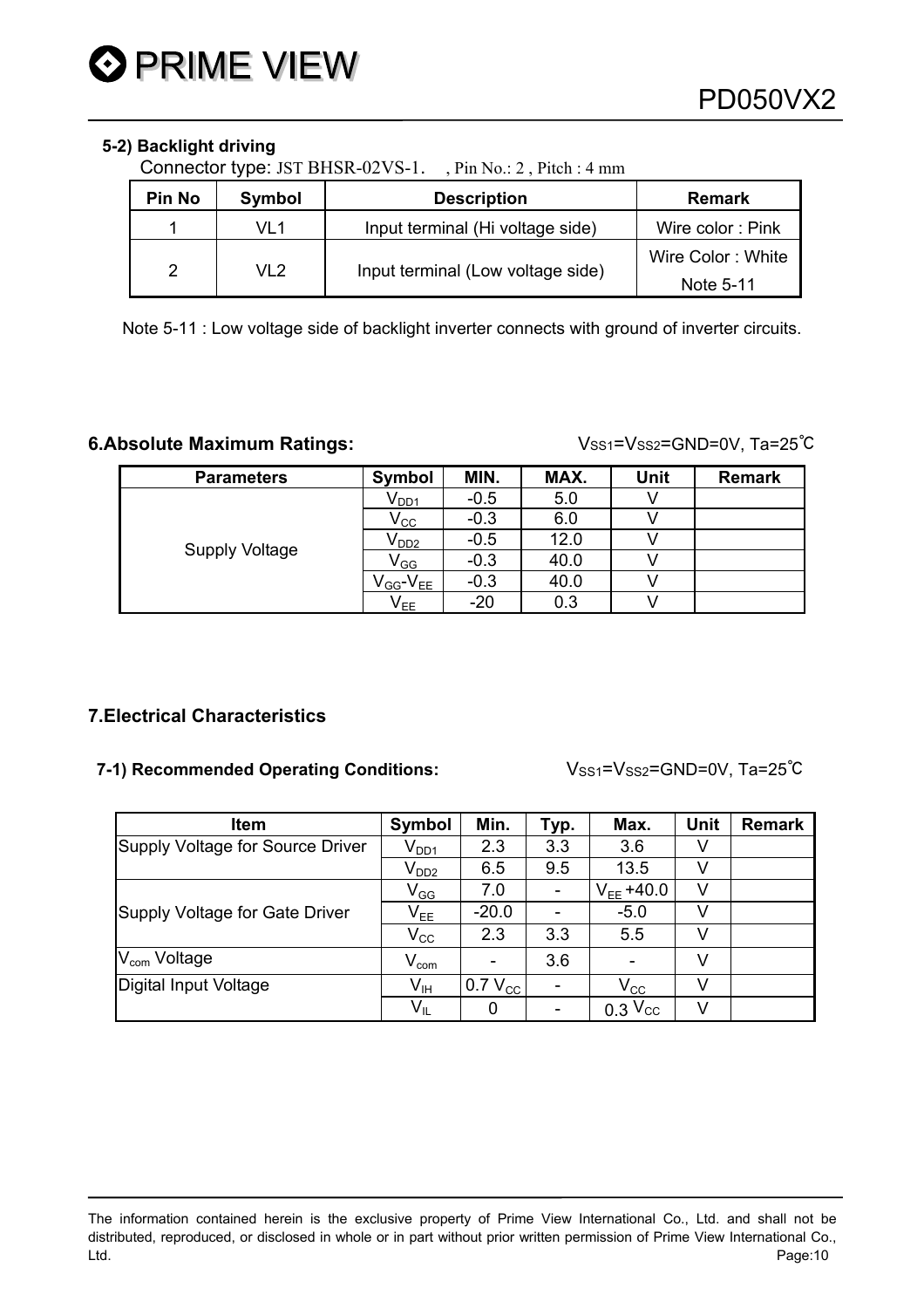### PD050VX2

#### **7-2) Recommended Driving Condition for Back Light Ta=25℃** Ta=25℃

| Parameter                                    | Symbol | Min.                     | Typ. | Max. | Unit        | Remark          |
|----------------------------------------------|--------|--------------------------|------|------|-------------|-----------------|
| Lamp Voltage                                 | Vı     | 390                      | 410  | 430  |             | $I_1 = 6mA$     |
| Lamp Current                                 |        | 4.0                      | 6.0  | 8.0  | mA          | <b>Note 7-1</b> |
| Lamp Frequency                               |        | 30                       | 45   | 60   | <b>KHz</b>  | Note 7-2        |
| Starting Voltage (25°C)<br>(Reference Value) | Vs     |                          |      | 640  | <b>Vrms</b> | Note 7-3        |
| Starting Voltage (0°C)<br>(Reference Value)  | Vs     | $\overline{\phantom{0}}$ |      | 740  | Vrms        | Note $7-3$      |

- Note 7-1: In order to satisfy the quality of B/L, no matter use what kind of inverter, the output lamp current must between Min. and Max. to avoid the abnormal display image caused by B/L.
- Note 7-2: The waveform of lamp driving voltage should be as closed to a perfect sine wave as possible.
- Note 7-3: The" Max of starting voltage " means the minimum voltage of inverter to turn on the CCFL. and it should be applied to the lamp for more than 1 second to start up. Otherwise the lamp may not be turned on.

#### **7-3) Power Consumption**

| Parameter                                  | Symbol           | Condition              | Typ.   | Max.   | Unit | Remark          |
|--------------------------------------------|------------------|------------------------|--------|--------|------|-----------------|
| Supply Current for Gate Driver (Hi level)  | $I_{GG}$         | $V_{GG}$ =+19V         | 0.162  | 0.202  | mA   |                 |
| Supply Current for Gate Driver (Low level) | l <sub>EE.</sub> | $V_{FF}$ =-10V         | 0.22   | 0.27   | mA   |                 |
| Supply Current for Source Driver (Digital) | $I_{DD1}$        | $V_{DD1}$ =+3.3V       | 11.26  | 14.07  | mA   |                 |
| Supply Current for Source Driver (Analog)  | I <sub>DD2</sub> | $V_{DD2}$ =+9.5V       | 16.2   | 22.5   | mA   |                 |
| Supply Current for Gate Driver (Digital)   | I <sub>CC</sub>  | $V_{\text{CC}}$ =+3.3V | 0.0153 | 0.0192 | mA   |                 |
| <b>LCD Panel Power Consumption</b>         |                  |                        | 196.31 | 266.75 | mW   | Note 7-4        |
| <b>Back Light Lamp Power Consumption</b>   |                  |                        | 2.46   |        | W    | <b>Note 7-5</b> |

Note 7-4: The power consumption for back light is not included.

Note 7-5: Back light lamp power consumption is calculated by  $I_L \mathcal{X}_L$ .

The information contained herein is the exclusive property of Prime View International Co., Ltd. and shall not be distributed, reproduced, or disclosed in whole or in part without prior written permission of Prime View International Co., Ltd. Page:11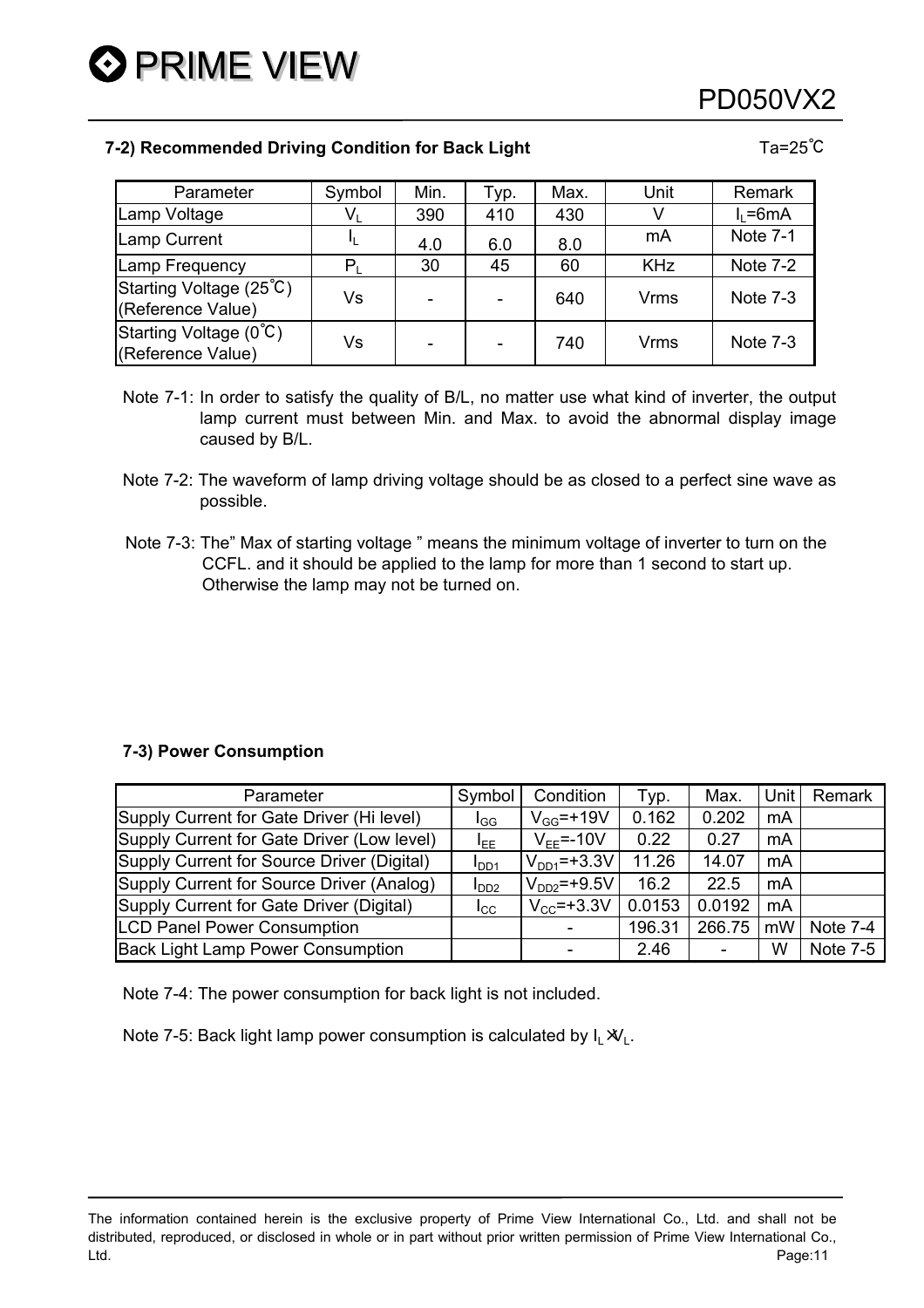

#### **8. Pixel Arrangement**

The LCD module pixel arrangement is the stripe.



The information contained herein is the exclusive property of Prime View International Co., Ltd. and shall not be distributed, reproduced, or disclosed in whole or in part without prior written permission of Prime View International Co., Ltd. Page:12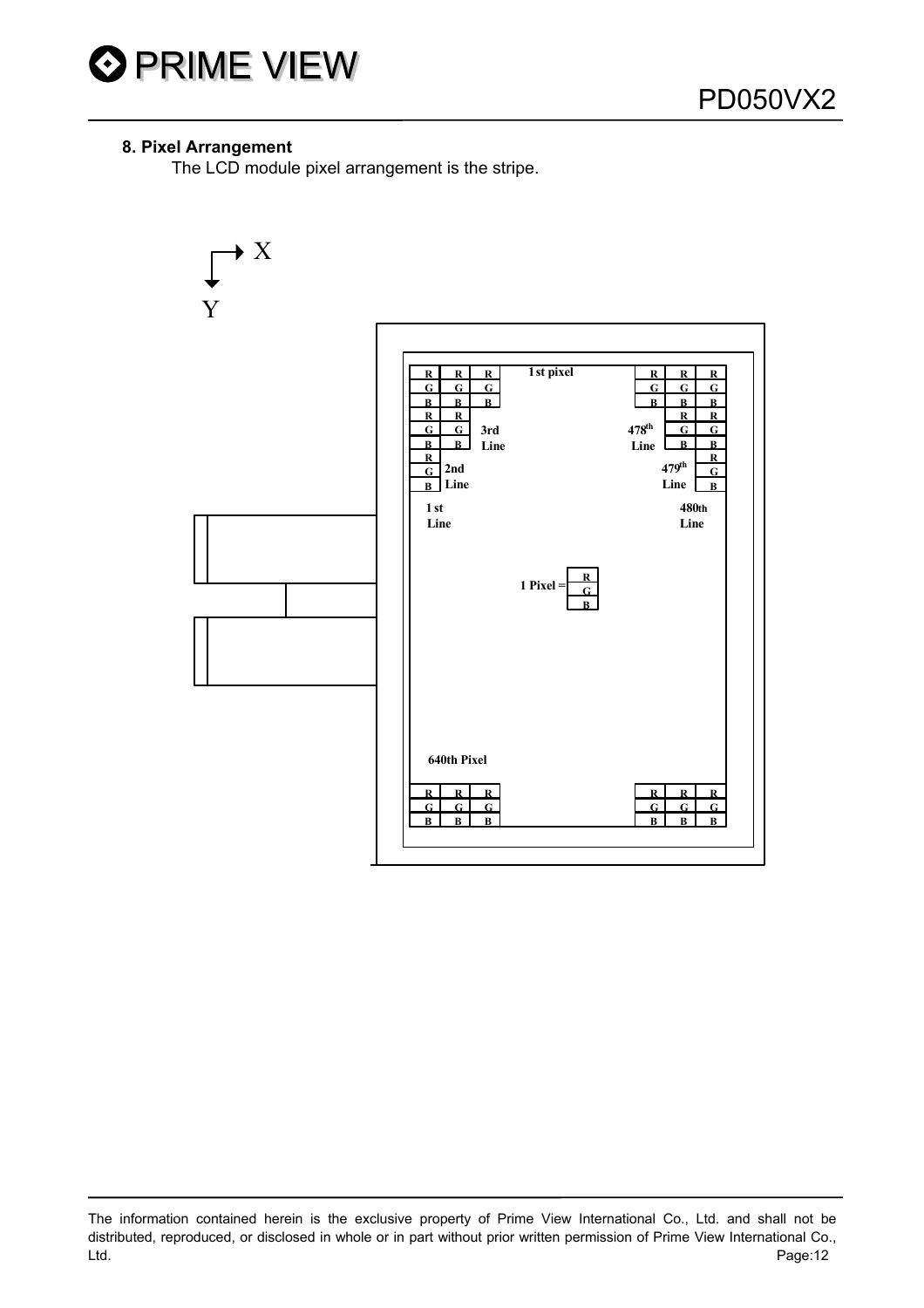#### **9.Display Color and Gray Scale Reference**

|              |                  |                |                  |                |                |                |                |                |                |                |                | <b>Input Color Data</b> |                |                |                |                |                 |                |                  |
|--------------|------------------|----------------|------------------|----------------|----------------|----------------|----------------|----------------|----------------|----------------|----------------|-------------------------|----------------|----------------|----------------|----------------|-----------------|----------------|------------------|
|              | Color            |                |                  | Red            |                |                |                |                |                | Green          |                |                         |                |                |                | <b>Blue</b>    |                 |                |                  |
|              |                  | R5             | R4               | R <sub>3</sub> | R <sub>2</sub> | R <sub>1</sub> | R <sub>0</sub> |                |                | G5 G4 G3 G2 G1 |                |                         | G <sub>0</sub> | <b>B5</b>      | <b>B4</b>      |                | <b>B3 B2 B1</b> |                | B <sub>0</sub>   |
|              | <b>Black</b>     | $\mathbf 0$    | 0                | 0              | $\overline{0}$ | 0              | 0              | 0              | $\mathbf 0$    | 0              | $\overline{0}$ | 0                       | $\mathbf 0$    | $\mathbf 0$    | 0              | 0              | $\mathbf 0$     | 0              | 0                |
|              | Red (63)         | $\mathbf{1}$   | $\mathbf{1}$     | 1              | 1              | 1              | 1              | $\mathbf 0$    | $\mathbf 0$    | $\mathbf 0$    | 0              | 0                       | 0              | 0              | 0              | 0              | 0               | 0              | $\mathbf 0$      |
|              | Green (63)       | $\mathbf 0$    | 0                | 0              | $\mathbf 0$    | 0              | 0              | 1              | $\mathbf{1}$   | 1              | $\mathbf{1}$   | 1                       | 1              | 0              | 0              | 0              | 0               | 0              | $\mathbf 0$      |
| <b>Basic</b> | <b>Blue (63)</b> | $\pmb{0}$      | $\boldsymbol{0}$ | $\mathbf 0$    | $\mathbf 0$    | $\mathbf 0$    | $\mathbf 0$    | $\mathbf 0$    | $\mathbf 0$    | $\mathbf 0$    | $\mathbf 0$    | $\mathbf 0$             | 0              | 1              | 1              | 1              | $\overline{1}$  | 1              | 1                |
| Colors       | Cyan             | $\mathbf 0$    | $\mathbf 0$      | $\mathbf 0$    | $\mathbf 0$    | 0              | 0              | $\mathbf{1}$   | $\overline{1}$ | $\overline{1}$ | $\overline{1}$ | 1                       | 1              | 1              | 1              | 1              | $\overline{1}$  | 1              | 1                |
|              | Magenta          | 1              | $\overline{1}$   | $\overline{1}$ | $\overline{1}$ | $\overline{1}$ | $\overline{1}$ | $\overline{0}$ | $\mathbf 0$    | $\mathbf 0$    | $\mathbf 0$    | $\overline{0}$          | $\mathbf 0$    | 1              | 1              | 1              | 1               | 1              | 1                |
|              | Yellow           | 1              | 1                | 1              | 1              | 1              | 1              | 1              | 1              | 1              | 1              | 1                       | 1              | $\mathbf 0$    | $\mathbf 0$    | 0              | 0               | 0              | $\mathbf 0$      |
|              | White            | $\overline{1}$ | $\mathbf{1}$     | 1              | $\mathbf{1}$   | $\mathbf{1}$   | $\mathbf{1}$   | $\overline{1}$ | $\overline{1}$ | $\mathbf{1}$   | $\mathbf{1}$   | 1                       | $\overline{1}$ | 1              | $\overline{1}$ | $\mathbf{1}$   | $\overline{1}$  | $\overline{1}$ | $\overline{1}$   |
|              | Red (00)         | $\mathbf 0$    | $\mathbf 0$      | $\mathbf 0$    | $\mathbf 0$    | 0              | $\mathbf 0$    | $\mathbf 0$    | $\mathbf 0$    | $\mathbf 0$    | $\mathbf 0$    | $\mathbf 0$             | $\mathbf 0$    | $\mathbf 0$    | $\mathbf 0$    | 0              | $\mathbf 0$     | $\mathbf 0$    | $\overline{0}$   |
|              | Red (01)         | $\mathbf 0$    | $\mathbf 0$      | $\mathbf 0$    | $\mathbf 0$    | $\mathbf 0$    | $\overline{1}$ | 0              | $\mathbf 0$    | $\mathbf 0$    | 0              | $\mathbf 0$             | $\mathbf 0$    | 0              | $\overline{0}$ | $\mathbf 0$    | 0               | $\mathsf 0$    | $\mathbf 0$      |
|              | Red (02)         | $\overline{0}$ | 0                | $\overline{0}$ | $\overline{0}$ | $\overline{1}$ | $\overline{0}$ | 0              | 0              | $\overline{0}$ | $\overline{0}$ | 0                       | $\overline{0}$ | 0              | 0              | $\mathbf 0$    | $\overline{0}$  | 0              | 0                |
|              | Darker           |                |                  |                |                |                |                |                |                |                |                |                         |                |                |                |                |                 |                |                  |
| Red          |                  | J              |                  |                |                |                | ↓              | ↓              | ↓              | ↓              | ↓              | ↓                       | ↓              | ↓              | ↓              | ↓              | ↓               | ↓              |                  |
|              | <b>Brighter</b>  |                |                  |                |                |                |                |                |                |                |                |                         |                |                |                |                |                 |                |                  |
|              | Red (61)         | $\mathbf{1}$   | $\mathbf{1}$     | 1              | 1              | $\overline{0}$ | $\mathbf{1}$   | 0              | $\mathbf 0$    | 0              | 0              | 0                       | 0              | 0              | 0              | 0              | 0               | 0              | 0                |
|              | Red (62)         | $\mathbf{1}$   | $\mathbf{1}$     | 1              | $\mathbf{1}$   | $\mathbf 1$    | $\mathbf 0$    | 0              | $\overline{0}$ | $\mathbf 0$    | 0              | 0                       | 0              | 0              | 0              | 0              | 0               | 0              | 0                |
|              | Red (63)         | $\overline{1}$ | $\overline{1}$   | $\overline{1}$ | $\overline{1}$ | $\overline{1}$ | $\overline{1}$ | 0              | $\mathbf 0$    | $\mathbf 0$    | 0              | 0                       | 0              | 0              | 0              | 0              | 0               | 0              | $\mathbf 0$      |
|              | Green (00)       | $\overline{0}$ | 0                | $\mathbf 0$    | $\pmb{0}$      | $\mathbf 0$    | $\mathbf 0$    | $\mathbf 0$    | $\mathbf 0$    | $\mathbf 0$    | $\mathbf 0$    | $\mathbf 0$             | $\pmb{0}$      | $\overline{0}$ | $\overline{0}$ | $\mathbf 0$    | $\overline{0}$  | $\mathbf 0$    | $\overline{0}$   |
|              | Green (01)       | 0              | 0                | 0              | 0              | 0              | 0              | $\overline{0}$ | $\overline{0}$ | $\overline{0}$ | $\overline{0}$ | $\overline{0}$          | $\overline{1}$ | 0              | 0              | 0              | 0               | 0              | $\mathbf 0$      |
|              | Green (02)       | 0              | 0                | 0              | 0              | 0              | 0              | 0              | $\overline{0}$ | $\overline{0}$ | $\overline{0}$ | 1                       | 0              | 0              | 0              | $\mathbf 0$    | 0               | 0              | 0                |
|              | Darker           |                |                  |                |                |                |                |                |                |                |                |                         |                |                |                |                |                 |                |                  |
| Green        |                  | ↓              | ↓                | ↓              | ↓              | ↓              | ↓              |                | ↓              | ↓              | ↓              | ↓                       |                | ↓              | ↓              | ↓              | ↓               | ↓              |                  |
|              | <b>Brighter</b>  |                |                  |                |                |                |                |                |                |                |                |                         |                |                |                |                |                 |                |                  |
|              | Green (61)       | 0              | 0                | 0              | 0              | 0              | 0              | 1              | 1              | 1              | 1              | 0                       | 1              | 0              | 0              | 0              | 0               | 0              | 0                |
|              | Green (62)       | 0              | 0                | 0              | $\mathbf 0$    | 0              | 0              | 1              | 1              | 1              | 1              | 1                       | 0              | 0              | 0              | 0              | 0               | 0              | 0                |
|              | Green (63)       | 0              | $\mathbf 0$      | 0              | 0              | 0              | 0              | $\mathbf{1}$   | $\mathbf 1$    | $\mathbf{1}$   | $\mathbf{1}$   | $\mathbf 1$             | $\mathbf{1}$   | 0              | $\mathbf 0$    | 0              | 0               | 0              | 0                |
|              | <b>Blue (00)</b> | 0              | 0                | 0              | $\mathbf 0$    | $\mathbf 0$    | 0              | 0              | 0              | 0              | 0              | 0                       | 0              | 0              | 0              | $\mathbf 0$    | $\overline{0}$  | 0              | $\boldsymbol{0}$ |
|              | <b>Blue (01)</b> | 0              | 0                | 0              | 0              | 0              | 0              | 0              | 0              | $\mathbf 0$    | 0              | 0                       | 0              | 0              | $\mathbf 0$    | 0              | 0               | 0              | $\mathbf{1}$     |
|              | <b>Blue (02)</b> | 0              | 0                | 0              | $\mathbf 0$    | 0              | $\overline{0}$ | 0              | $\overline{0}$ | $\overline{0}$ | 0              | 0                       | 0              | $\overline{0}$ | $\overline{0}$ | $\overline{0}$ | 0               | 1              | $\mathbf 0$      |
|              | Darker           |                |                  |                |                |                |                |                |                |                |                |                         |                |                |                |                |                 |                |                  |
| <b>Blue</b>  |                  | ↓              | ↓                |                | ↓              | ↓              | ↓              | ↓              | ↓              | ↓              | ↓              | ↓                       | ↓              |                |                |                |                 |                |                  |
|              | <b>Brighter</b>  |                |                  |                |                |                |                |                |                |                |                |                         |                |                |                |                |                 |                |                  |
|              | <b>Blue (61)</b> | 0              | 0                | 0              | 0              | 0              | 0              | 0              | 0              | 0              | 0              | 0                       | 0              | 1              | 1              | 1              | 1               | 0              | 1                |
|              | <b>Blue (62)</b> | 0              | 0                | 0              | 0              | 0              | 0              | $\mathbf 0$    | 0              | $\mathbf 0$    | 0              | 0                       | 0              | 1              | 1              | $\mathbf{1}$   | 1               | 1              | $\mathbf 0$      |
|              | <b>Blue (63)</b> | 0              | 0                | 0              | 0              | 0              | $\overline{0}$ | 0              | $\overline{0}$ | 0              | 0              | 0                       | 0              | 1              | 1              | 1              | 1               | 1              | 1                |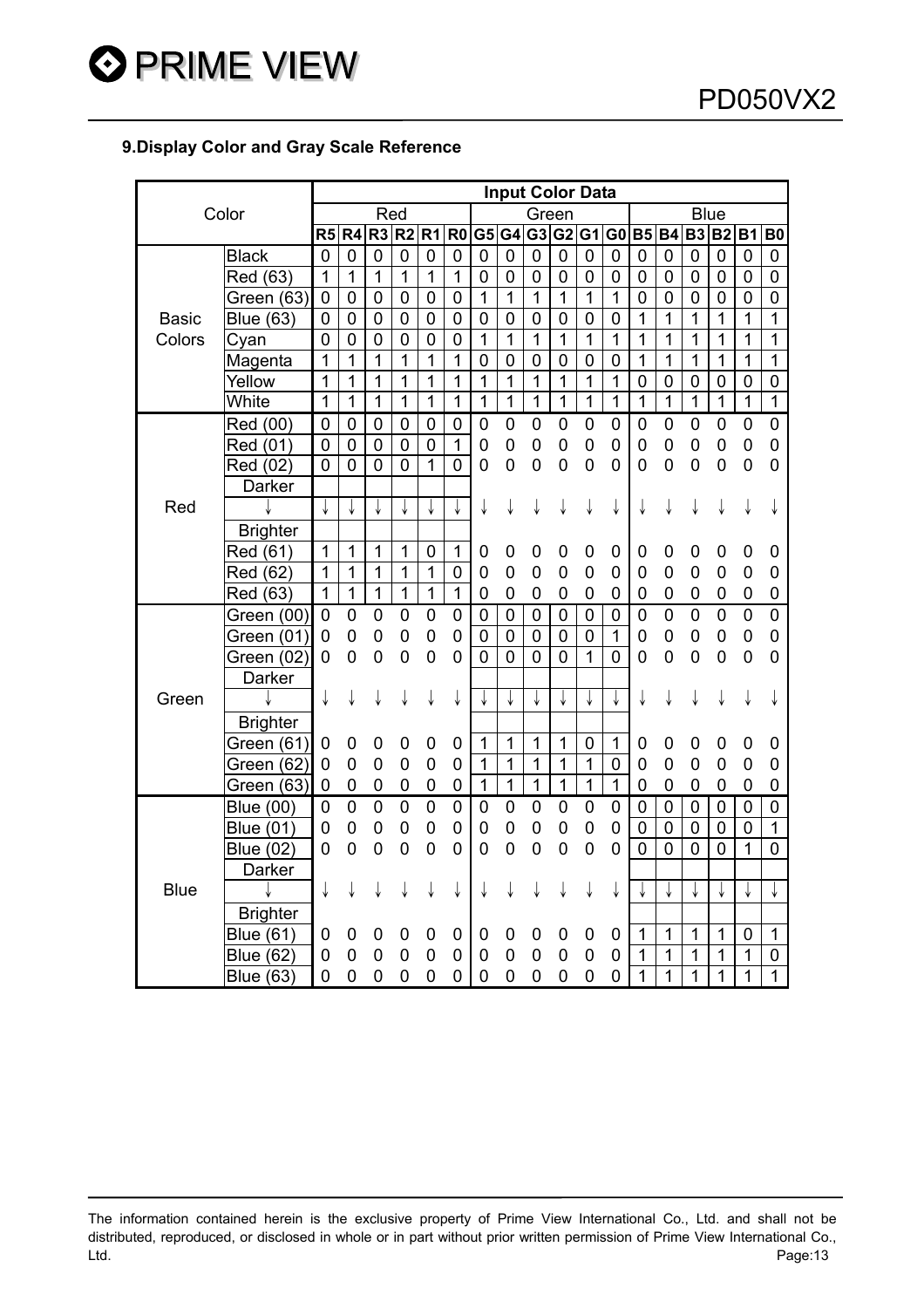

#### **10. Block Diagram**

#### **10-1) TFT-module Block Diagram**



If you use PD050VX2, you can apply PVI-2003A(Timing controller) which will gernerate timing signals to support PD050VX2.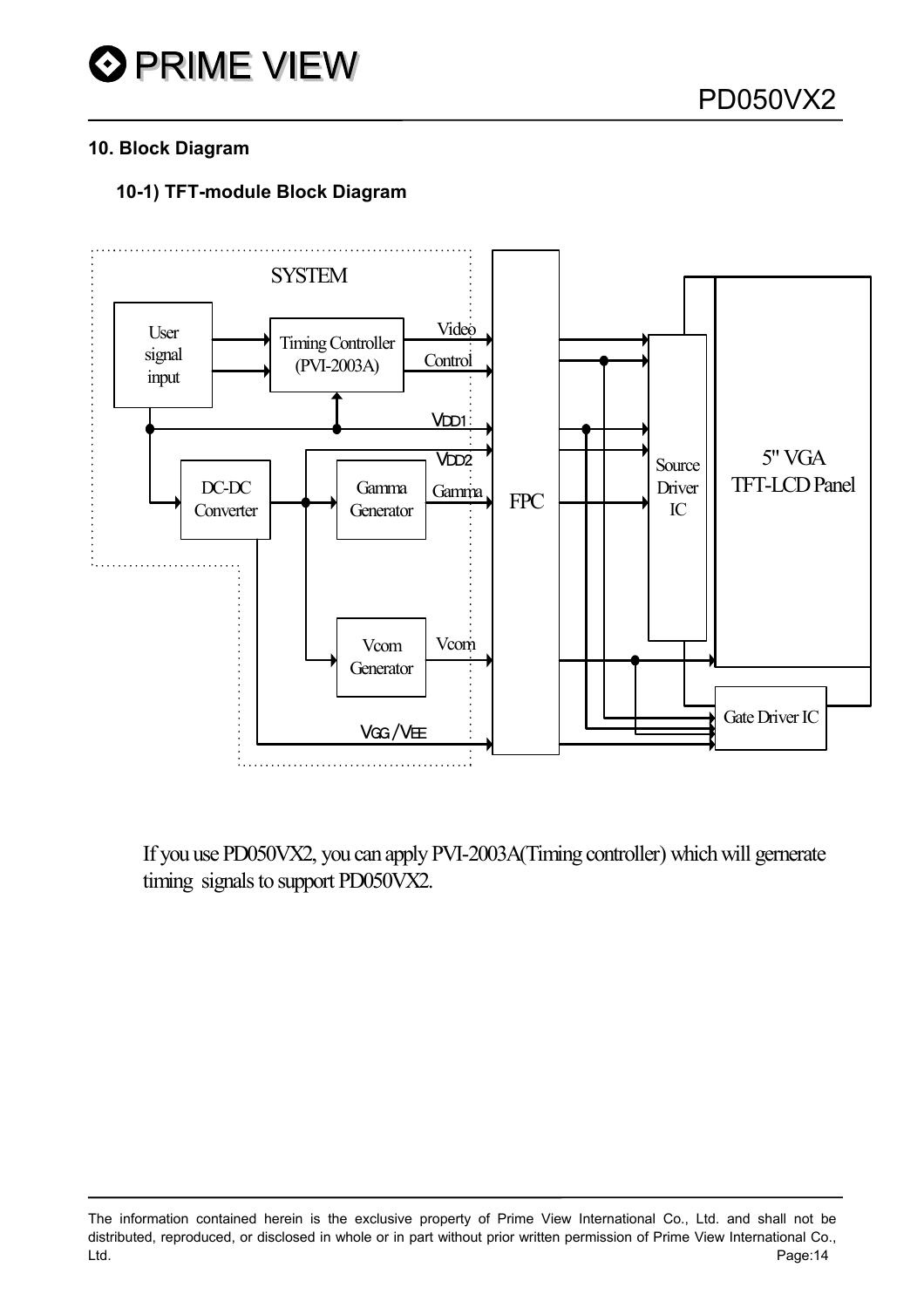### **11. Interface Timing**

#### **11.1) Timing Parameters**

| Parameter                            | <b>Symbol</b>         | Min.           | Typ. | Max. | Unit       |
|--------------------------------------|-----------------------|----------------|------|------|------------|
| <b>CLK</b> Frequency                 | Fclk                  |                | 25   | 40   | <b>MHz</b> |
| <b>CLK Pulse Width</b>               | Tcw                   | 25             | 40   |      | ns         |
| Data Set-up Time                     | Tsu                   | 4              |      |      | ns         |
| Data Hold Time                       | Thd                   | $\overline{2}$ |      |      | ns         |
| Propagation Delay of DIO2/1          | Tphl                  | 6              | 10   | 15   | ns         |
| Time That The Last Data to LD        | Tld                   | 1              |      |      | Tcw        |
| Pulse width of LD                    | Twld                  | $\overline{2}$ |      |      | Tcw        |
| Time That LD to DIO1/2               | Tlds                  | 5              |      |      | Tcw        |
| POL Set-up Time                      | Tpsu                  | 6              |      |      | ns         |
| POL Hold Time                        | Tphd                  | 6              |      |      | ns         |
| <b>OE Pulse Width</b>                | $T_{\underline{OEV}}$ | 1              |      |      | $\mu$ s    |
| <b>CKV Pulse Width</b>               | $T_{CKV}$             | 500            |      |      | ns         |
| <b>STV Set-up Time</b>               | $T_{\text{SUV}}$      | 400            |      |      | ns         |
| <b>STV Hold Time</b>                 | $T_{HDV}$             | 400            |      |      | ns         |
| Horizontal Display Period            | $T_{\text{HDP}}$      |                | 640  |      | Tcw        |
| Horizontal Period Timing Range       | $T_{HP}$              | -              | 800  |      | Tcw        |
| Horizontal Lines Per Field           | $T_V$                 | 520            | 525  | 640  | $T_{HP}$   |
| <b>Vertical Display Timing Range</b> | $T_{\text{DV}}$       |                | 480  |      | $T_{HP}$   |

AC Electrical Characteristics (V<sub>CC</sub>=V<sub>DD1</sub>=3.3V, V<sub>DD2</sub>=9.5V, GND=V<sub>SS1</sub>=V<sub>SS2</sub>=0V, Ta=25<sup>°</sup>C)

The information contained herein is the exclusive property of Prime View International Co., Ltd. and shall not be distributed, reproduced, or disclosed in whole or in part without prior written permission of Prime View International Co., Ltd. Page:15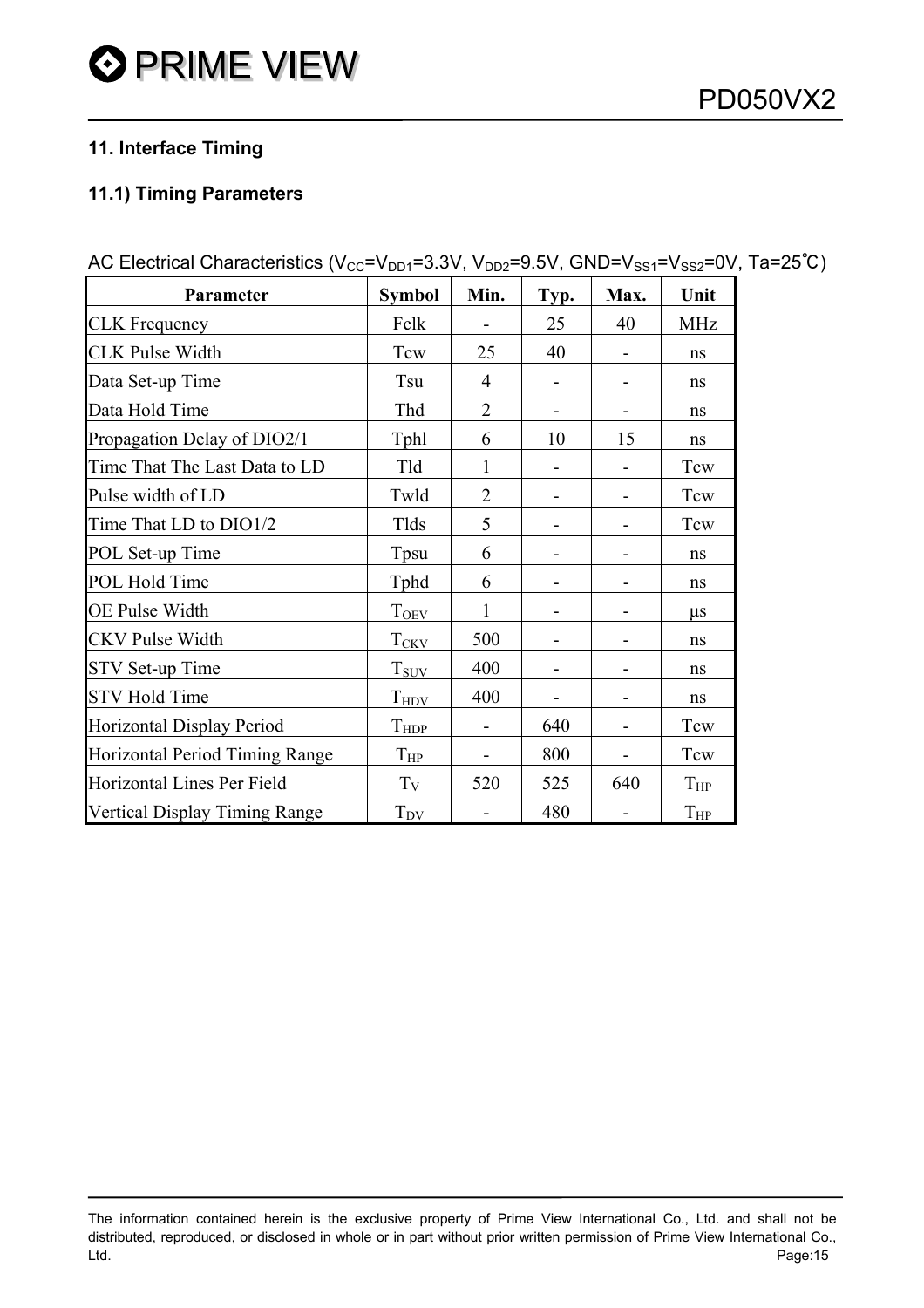



The information contained herein is the exclusive property of Prime View International Co., Ltd. and shall not be distributed, reproduced, or disclosed in whole or in part without prior written permission of Prime View International Co., Ltd. Page:16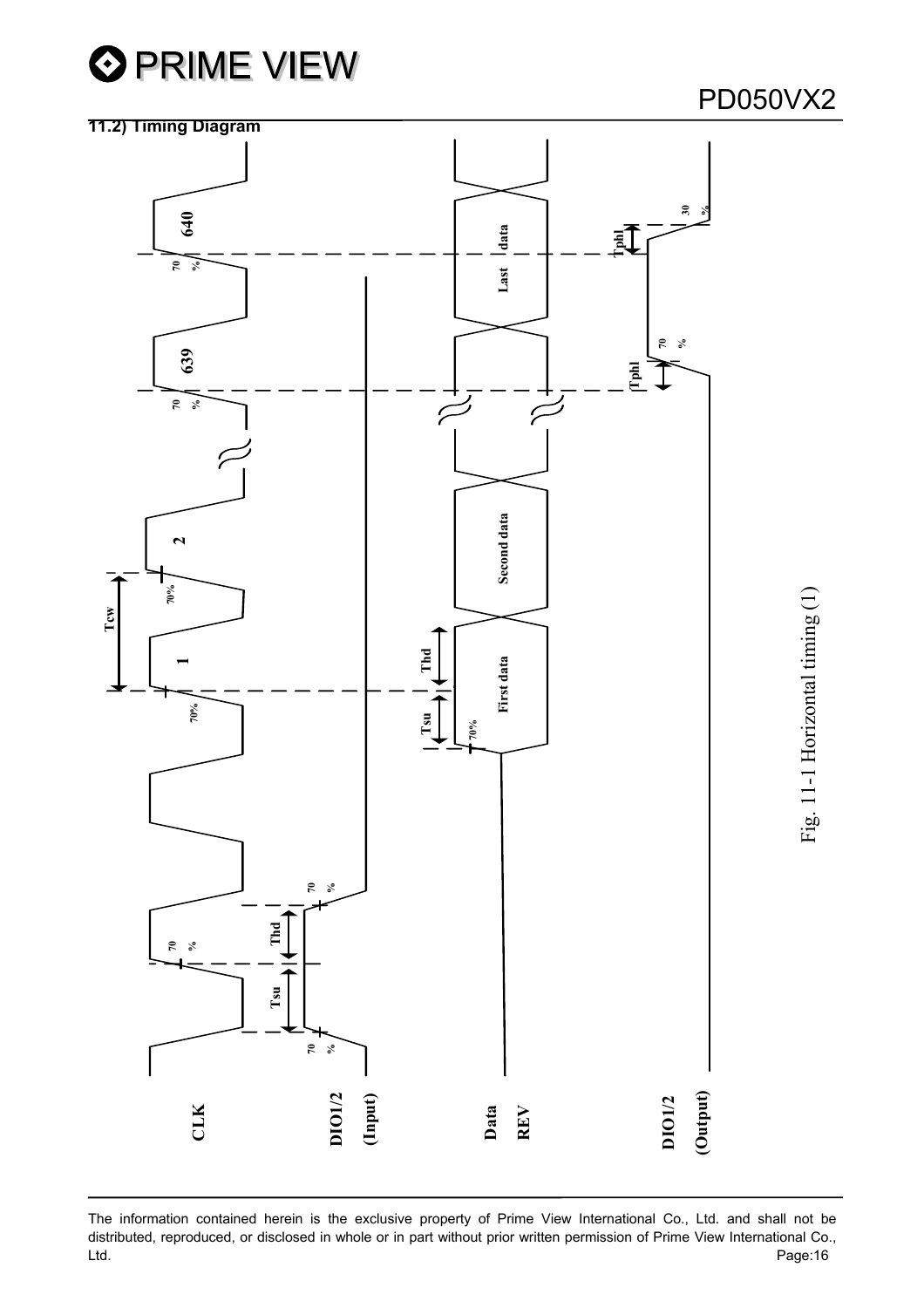



The information contained herein is the exclusive property of Prime View International Co., Ltd. and shall not be distributed, reproduced, or disclosed in whole or in part without prior written permission of Prime View International Co.,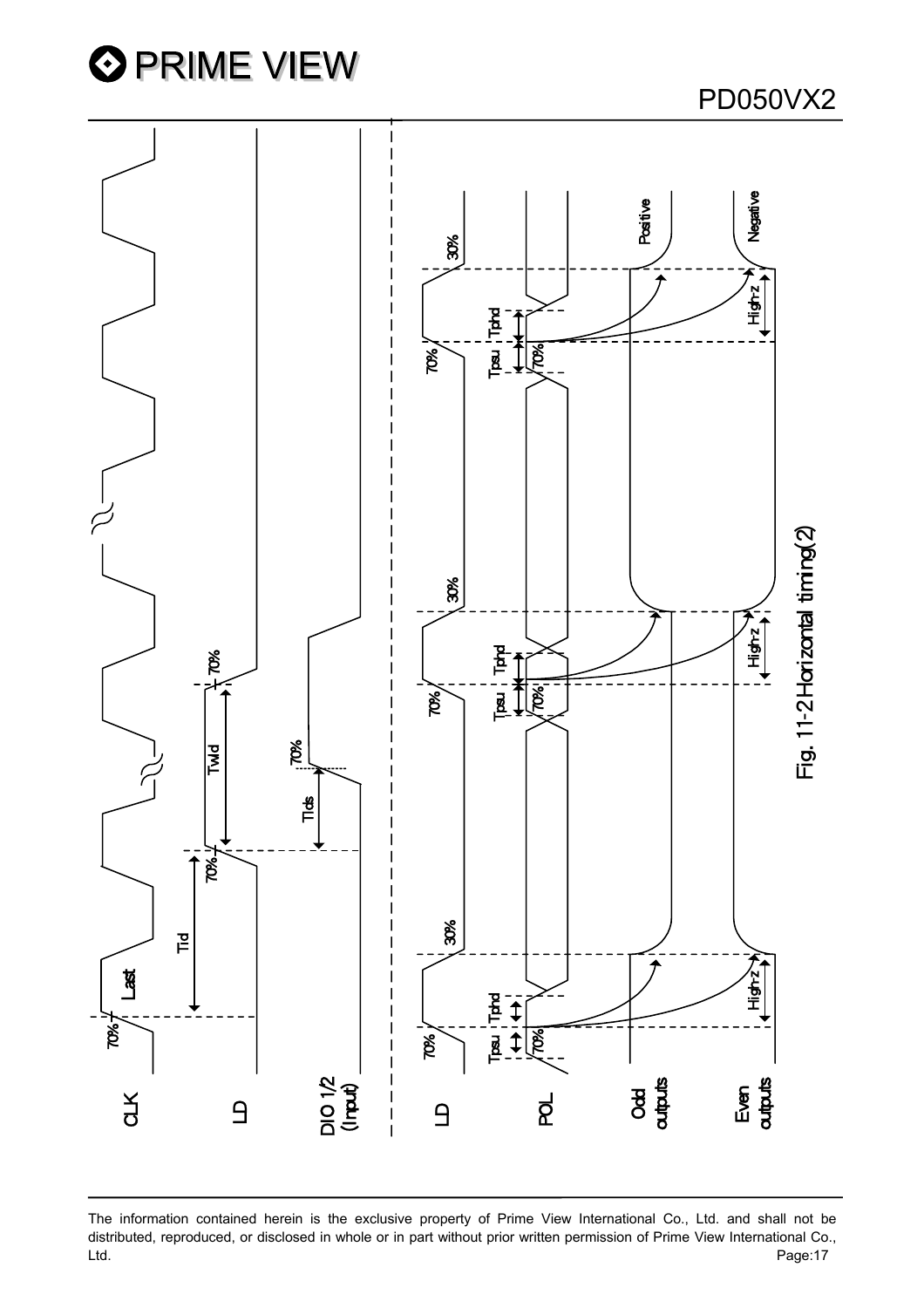

The information contained herein is the exclusive property of Prime View International Co., Ltd. and shall not be distributed, reproduced, or disclosed in whole or in part without prior written permission of Prime View International Co.,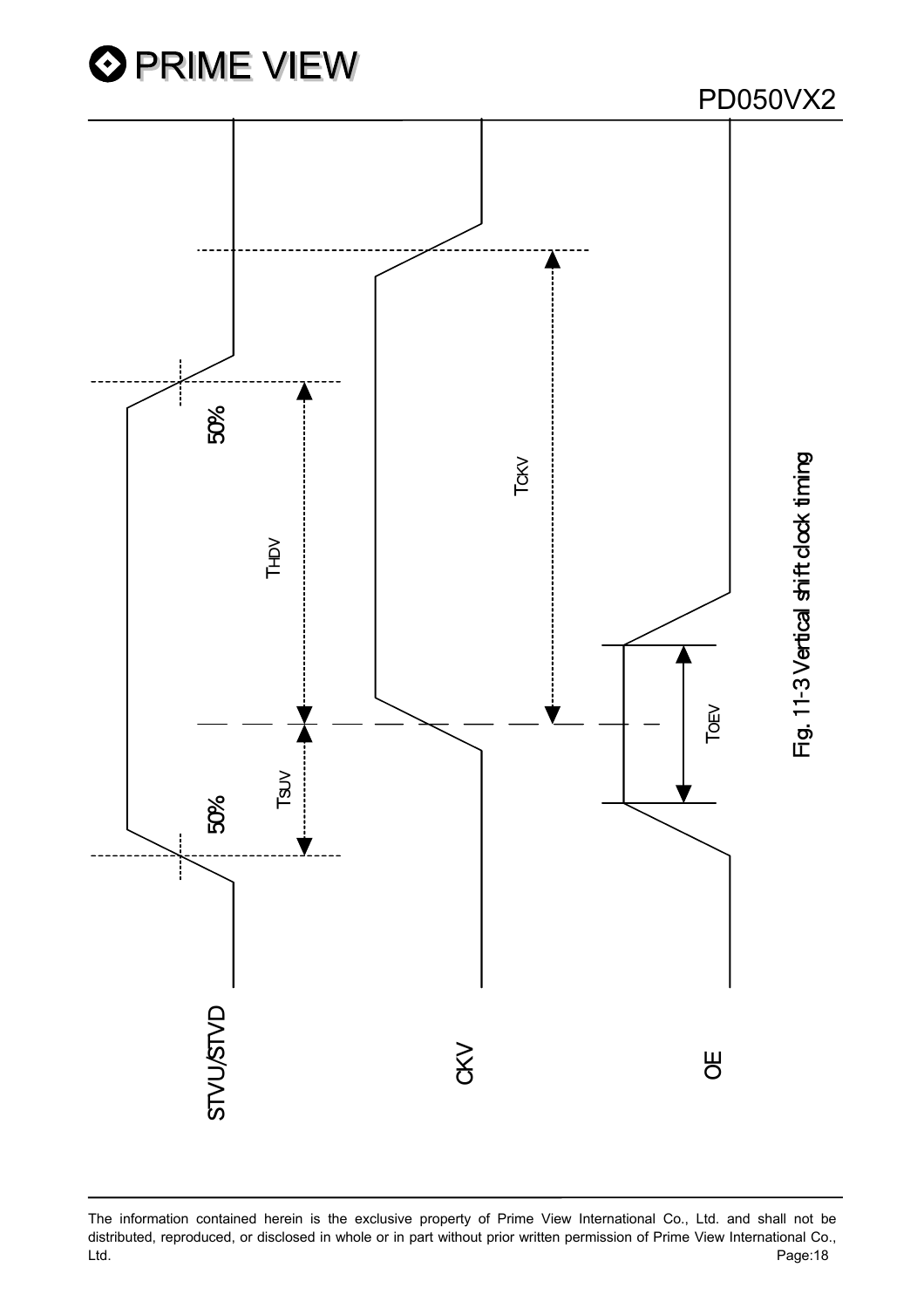



The information contained herein is the exclusive property of Prime View International Co., Ltd. and shall not be distributed, reproduced, or disclosed in whole or in part without prior written permission of Prime View International Co., Ltd.<br>The information contained herein is the exclusive property of Prime View International Co., Ltd. and shall not be<br>distributed, reproduced, or disclosed in whole or in part without prior written permission of Prime Vie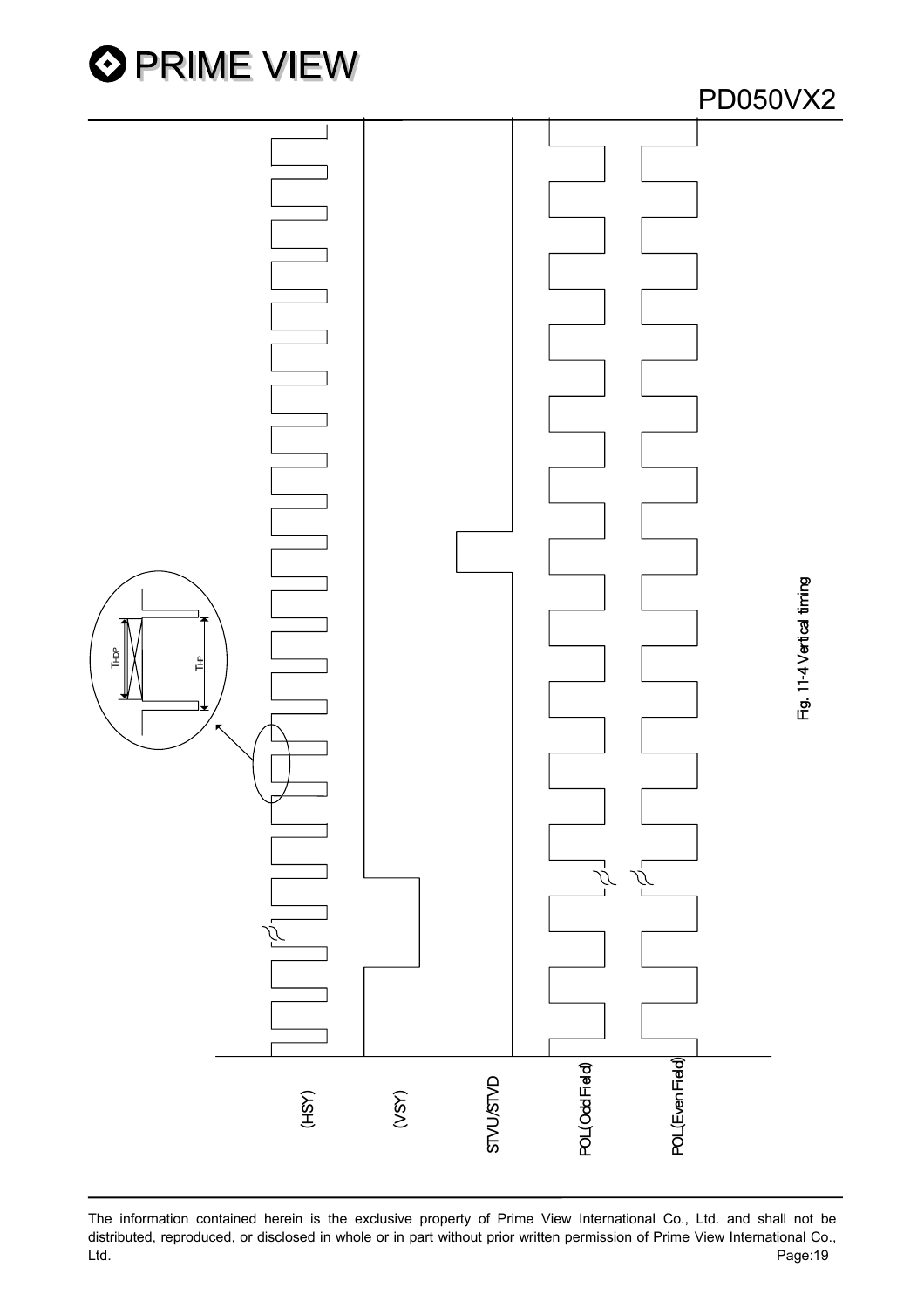#### **12. Power On Sequence**



2. 0ms<T3≦T4≦10ms

#### **13. Optical Characteristics**

#### **13-1) Specification:**

|                             |             |                            |                               |       |      |                              |          | $Ta = 25^{\circ}C$ |
|-----------------------------|-------------|----------------------------|-------------------------------|-------|------|------------------------------|----------|--------------------|
| <b>Parameter</b>            |             | Symbol                     | <b>Condition</b>              | MIN.  | TYP. | MAX.                         | Unit     | <b>Remarks</b>     |
| Viewing<br>Angle            | Horizontal  | $\theta$ 21,22             |                               | — 155 | ±60  |                              | deg      | Note 13-1          |
|                             | Vertical    | $\theta$ 12<br>(12o'clock) | CR > 10                       | 30    | 35   | $\qquad \qquad \blacksquare$ | deg      |                    |
|                             |             | $\theta$ 11<br>(11o'clock) |                               | 45    | 50   | $\blacksquare$               | deg      |                    |
| <b>Contrast Ratio</b>       |             | <b>CR</b>                  |                               | 200   | 400  |                              |          | Note 13-2          |
| Response time               | <b>Rise</b> | Tr                         | $\theta = 0^{\circ}$          |       | 15   | 30                           | ms       | Note 13-3          |
|                             | Fall        | Τf                         |                               |       |      | 25                           | 50       | ms                 |
| <b>Brightness</b>           |             |                            | $\theta = 0^{\circ}/\phi = 0$ | 350   | 400  | $\overline{\phantom{a}}$     | $cd/m^2$ |                    |
| <b>Luminance Uniformity</b> |             | U                          |                               | 70    | 75   | -                            | $\%$     | Note 13-4          |
| Lamp Life Time              |             |                            |                               | 50000 |      | ۰                            | hr       | At 6mA             |
| <b>White Chromaticity</b>   |             | X                          |                               | 0.28  | 0.31 | 0.34                         |          |                    |
|                             |             | ٧                          |                               | 0.34  | 0.37 | 0.40                         |          |                    |
| <b>Cross Talk</b>           |             |                            | $\theta = 0^{\circ}$          |       |      | 3.5                          | $\%$     | Note 13-5          |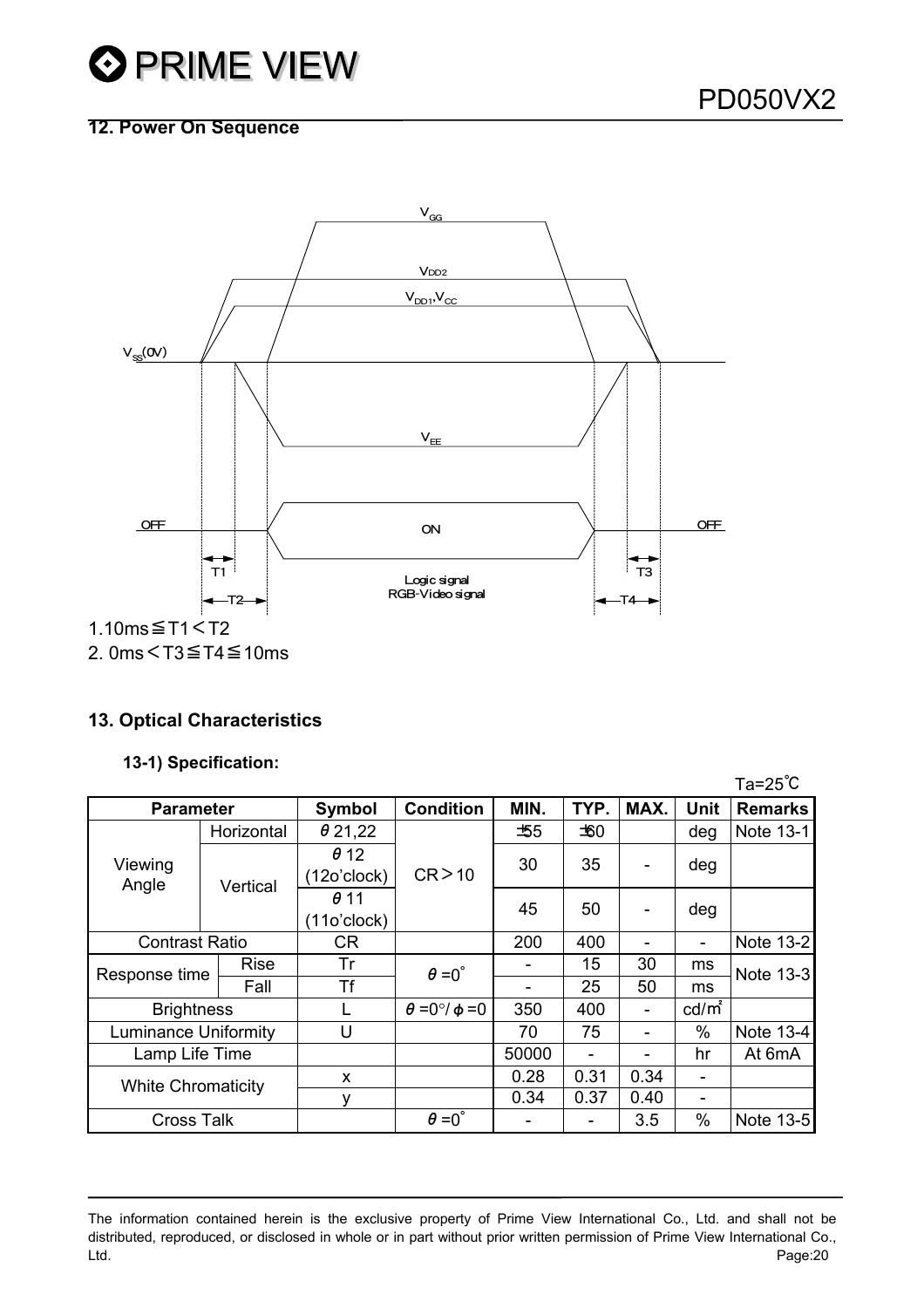

All the optical measurement shall be executed 30 minutes after backlight being turn-on. The optical characteristics shall be measured in dark room (ambient illumination on panel surface less than 1 Lux). The measuring configuration shows as following figure.



Optical characteristics measuring configuration

Topcon BM-5A or BM-7 fast luminance meter 1∘field of view is used in the testing (after 30 minutes' operation). The typical luminance value is measured at lamp current 6.0 mA.

Note 13-1: The definitions of viewing angles are as follow

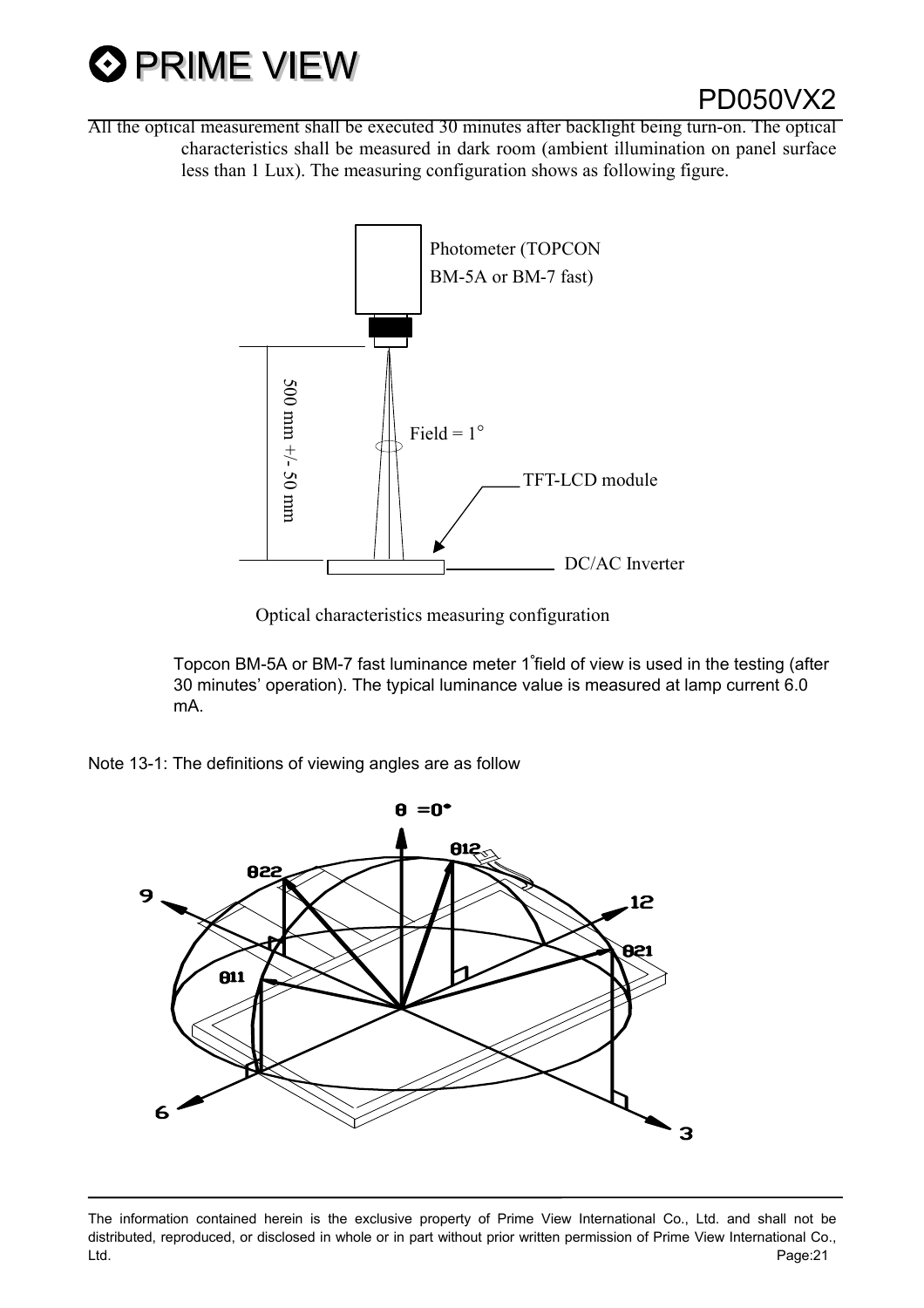Note 13-2: The definition of contrast ratio  $CR =$  Luminance at gray level 63 Luminance at gray level <sup>0</sup>

Note 13-3: Definition of Response Time Tr and Tf:



Note 13-4: The uniformity of LCD is defined as

 $U =$  The Minimum Brightness of the 9 testing Points The Maximum Brightness of the 9 testing Points Luminance meter : BM-5A or BM-7 fast(TOPCON) Measurement distance : 500 mm +/- 50 mm Ambient illumination : < 1 Lux Measuring direction : Perpendicular to the surface of module The test pattern is white (Gray Level 63).



The information contained herein is the exclusive property of Prime View International Co., Ltd. and shall not be distributed, reproduced, or disclosed in whole or in part without prior written permission of Prime View International Co., Ltd. Page:22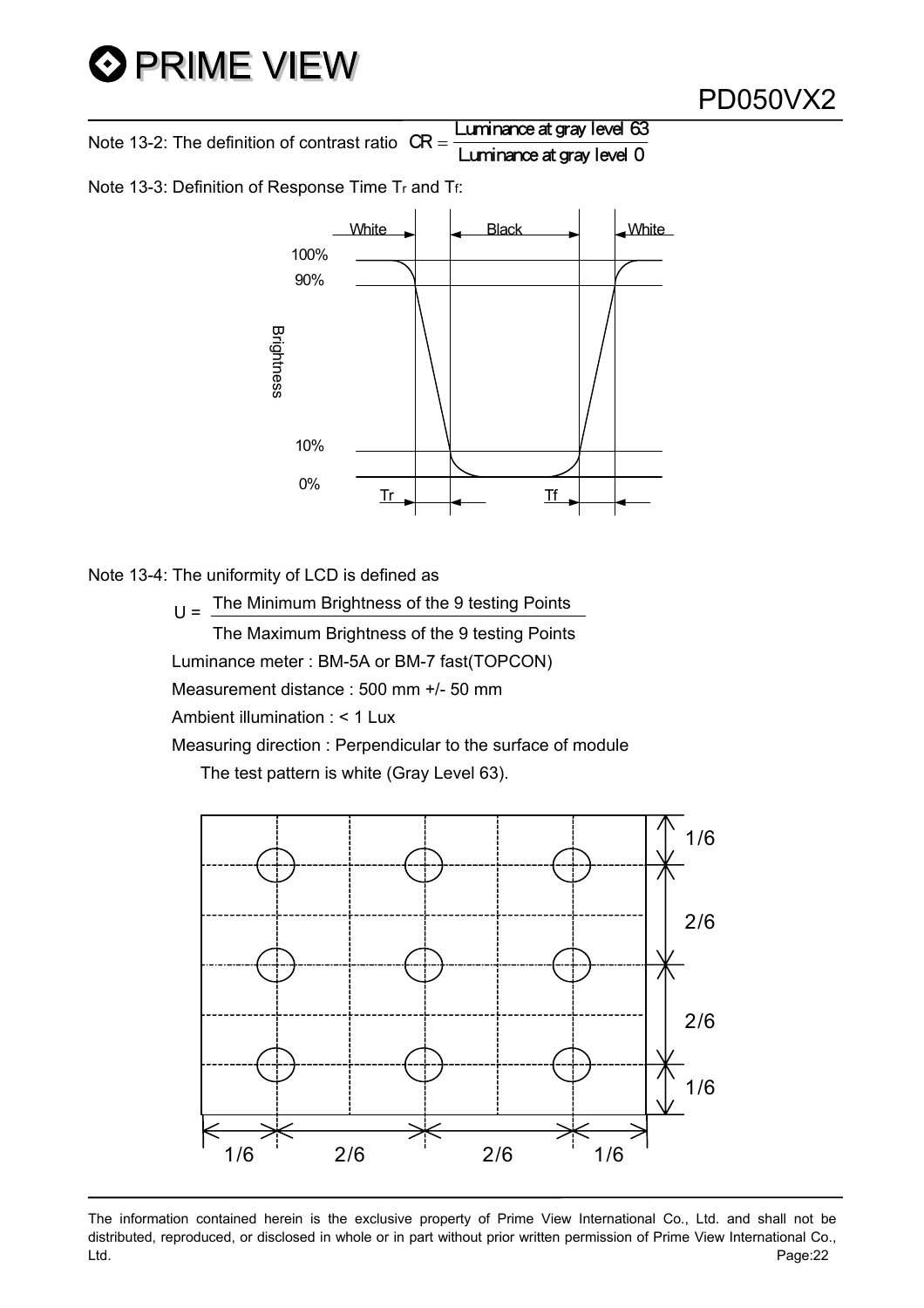

The information contained herein is the exclusive property of Prime View International Co., Ltd. and shall not be distributed, reproduced, or disclosed in whole or in part without prior written permission of Prime View International Co., Ltd. Page:23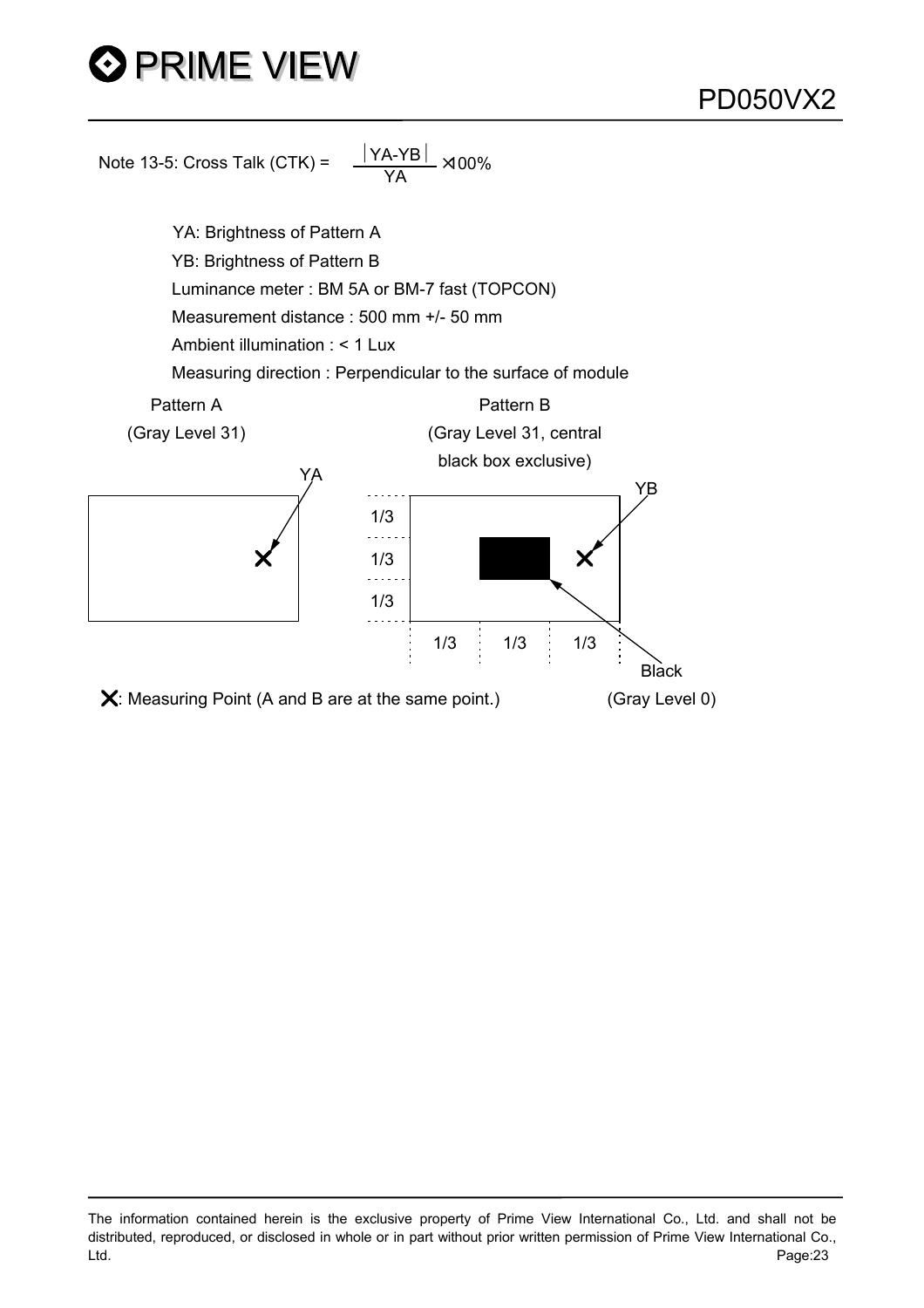#### **14. Handling Cautions**

#### **14-1) Mounting of module**

- a) Please power off the module when you connect the input/output connector.
- b) Please connect the ground pattern of the inverter circuit surely. If the connection is not perfect, some following problems may happen possibly.
	- 1.The noise from the backlight unit will increase.
	- 2.The output from inverter circuit will be unstable.
	- 3.In some cases a part of module will heat.
- c) Polarizer which is made of soft material and susceptible to flaw must be handled carefully.
- d) Protective film (Laminator) is applied on surface to protect it against scratches and dirts. It is recommended to peel off the laminator before use and taking care of static electricity.

#### **14-2) Precautions in mounting**

- a) When metal part of the TFT-LCD module (shielding lid and rear case) is soiled, wipe it with soft dry cloth.
- b) Wipe off water drops or finger grease immediately. Long contact with water may cause discoloration or spots.
- c) TFT-LCD module uses glass which breaks or cracks easily if dropped or bumped on hard surface. Please handle with care.
- d) Since CMOS LSI is used in the module. So take care of static electricity and earth yourself when handling.

#### **14-3) Adjusting module**

- a) Adjusting volumes on the rear face of the module have been set optimally before shipment.
- b) Therefore, do not change any adjusted values. If adjusted values are changed, the specifications described may not be satisfied.

#### **14-4) Others**

- a) Do not expose the module to direct sunlight or intensive ultraviolet rays for many hours.
- b) Store the module at a room temperature place.
- c) The voltage of beginning electric discharge may over the normal voltage because of leakage current from approach conductor by to draw lump read lead line around.
- d) If LCD panel breaks, it is possibly that the liquid crystal escapes from the panel. Avoid putting it into eyes or mouth. When liquid crystal sticks on hands, clothes or feet. Wash it out immediately with soap.
- e) Observe all other precautionary requirements in handling general electronic components.
- f) Please adjust the voltage of common electrode as material of attachment by 1 module.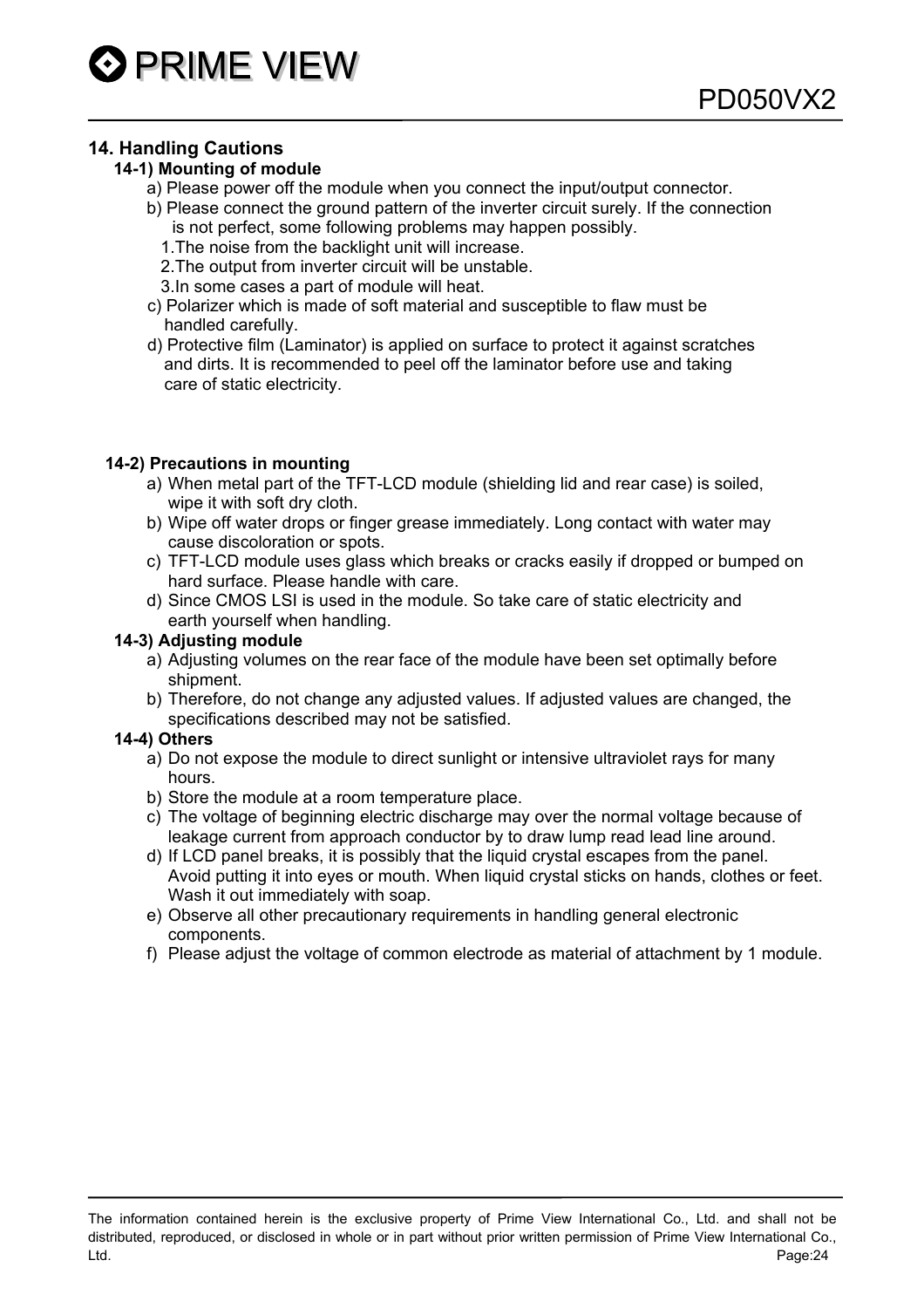#### **15. Reliability Test**

| <b>No</b>      | Test<br><b>Item</b>                             | <b>Test Condition</b>                                                           | <b>Remark</b> |  |  |
|----------------|-------------------------------------------------|---------------------------------------------------------------------------------|---------------|--|--|
| 1              | High Temperature Storage Test                   | Ta = $+80^{\circ}$ C, 240 hrs                                                   |               |  |  |
| $\overline{2}$ | Low Temperature Storage Test                    | Ta = $-30^{\circ}$ C, 240hsr                                                    |               |  |  |
| 3              | High Temperature Operation Test                 | Ta = $+70^{\circ}$ C, 240 hrs                                                   |               |  |  |
| 4              | Low Temperature Operation Test                  | Ta = $-20^{\circ}$ C, 240hsr                                                    |               |  |  |
|                | High Temperature & High Humidity                | Ta = $+60^{\circ}$ C, 90%RH, 240 hrs                                            |               |  |  |
| 5              | <b>Operation Test</b>                           | (No Condensation)                                                               |               |  |  |
|                | <b>Thermal Cycling Test</b>                     | $-30^{\circ}C \rightarrow +80^{\circ}C$ , 100 Cycles                            |               |  |  |
| 6              | (non-operating)                                 | 30 <sub>min</sub><br>30 <sub>min</sub>                                          |               |  |  |
| 7              | <b>Vibration Test</b>                           | Frequency: $10 \sim 55$ H <sub>z</sub><br>Amplitude: 1 mm<br>Sweep time: 11 min |               |  |  |
|                | (non-operating)                                 | Test Period: 6 Cycles for each direction of X,<br>Y, Z                          |               |  |  |
| 8              | <b>Shock Test</b><br>(non-operating)            | 100G, 6ms<br>Direction: $\pm X$ , $\pm Y$ , $\pm Z$ Cycle: 3 times              |               |  |  |
| 9              | Electrostatic Discharge Test<br>(non-operating) | 200pF, $0\Omega$<br>±00V<br>1 time / each terminal                              |               |  |  |

Ta: ambient temperature

Note : The protective film must be removed before temperature test.

[Criteria]

- 1. Main LCD should normally work under the normally condition no defect of function, screen quality and appearance (including : mura ,line defect ,no image)
- 2. After the temperature and humidity test, the luminance and CR (Contrast ratio) ,should not be lower than minimum of specification (section~10)
- 3. After the vibration and shock test , can't be find chip ,broken

The information contained herein is the exclusive property of Prime View International Co., Ltd. and shall not be distributed, reproduced, or disclosed in whole or in part without prior written permission of Prime View International Co., Ltd. Page:25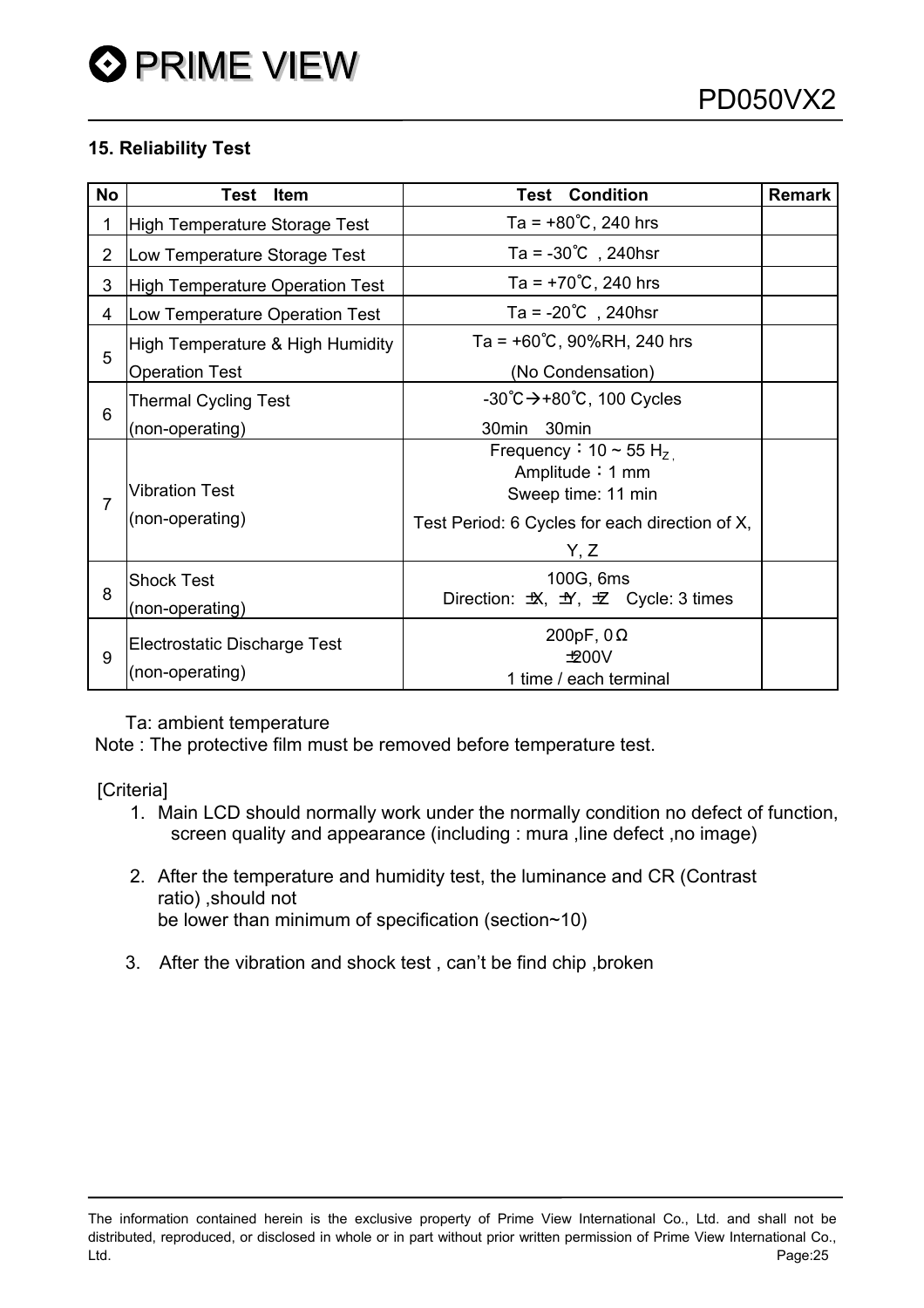

#### **16. Packing Diagram**



The information contained herein is the exclusive property of Prime View International Co., Ltd. and shall not be distributed, reproduced, or disclosed in whole or in part without prior written permission of Prime View International Co., Ltd. Page:26